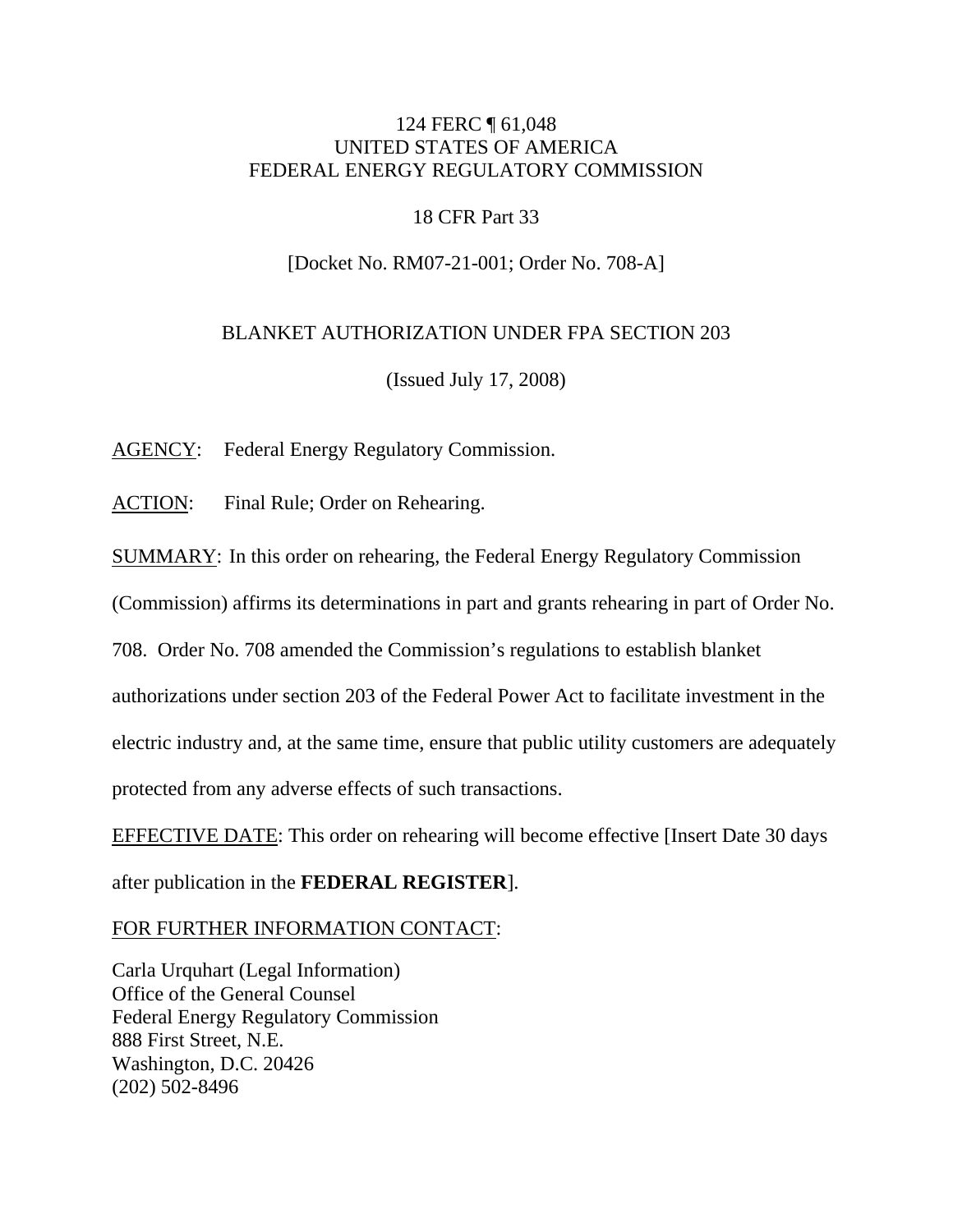Mosby Perrow (Legal Information) Office of the General Counsel Federal Energy Regulatory Commission 888 First Street, N.E. Washington, D.C. 20426 (202) 502-6498

Andrew Mosier (Technical Information) Office of Energy Market Regulation Federal Energy Regulatory Commission 888 First Street, N.E. Washington, D.C. 20426 (202) 502-6274

Ronald Lafferty (Technical Information) Office of Energy Market Regulation Federal Energy Regulatory Commission 888 First Street, N.E. Washington, D.C. 20426 (202) 502-8026

## SUPPLEMENTARY INFORMATION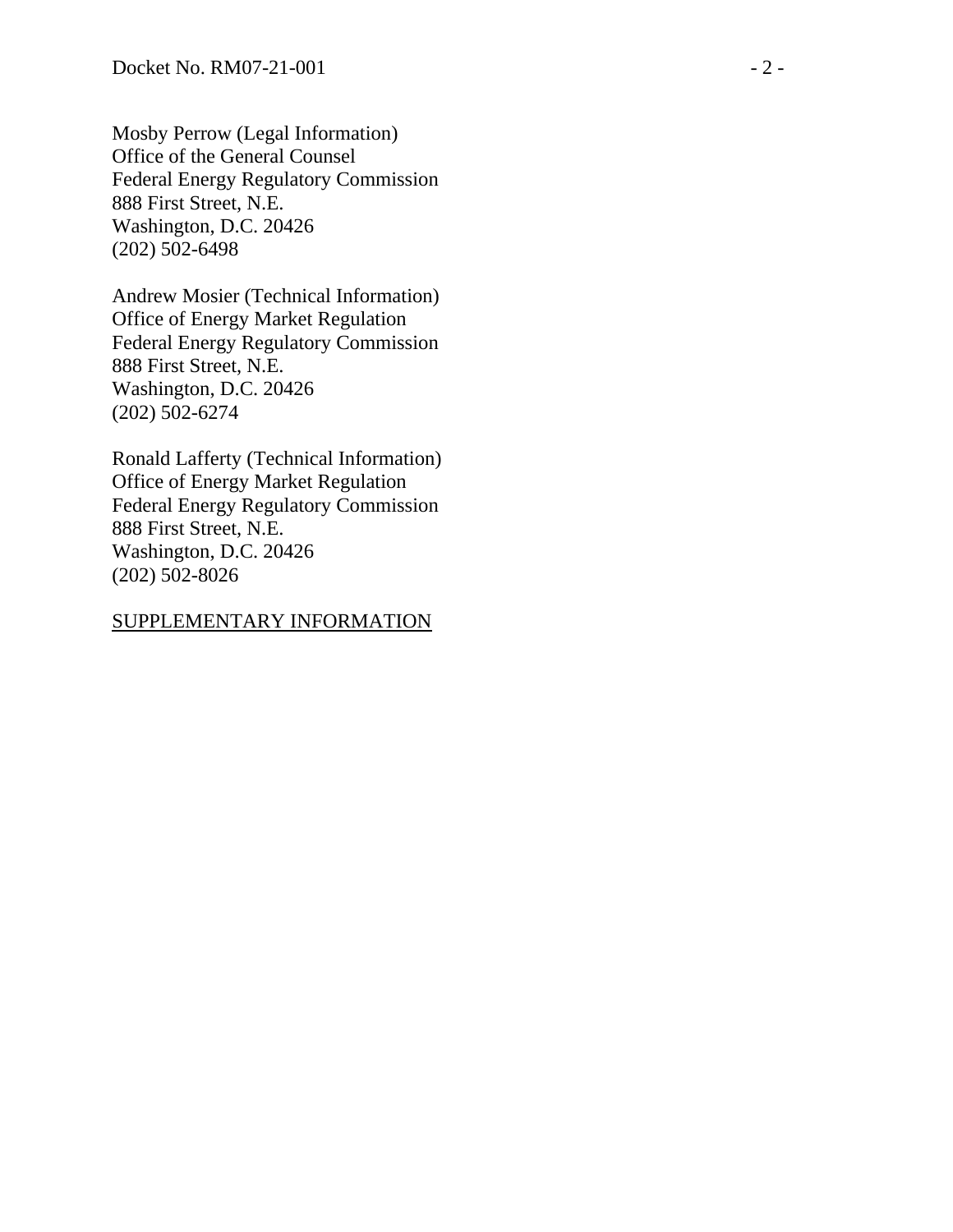## UNITED STATES OF AMERICA FEDERAL ENERGY REGULATORY COMMISSION

Before Commissioners: Joseph T. Kelliher, Chairman;

Suedeen G. Kelly, Marc Spitzer,

Philip D. Moeller, and Jon Wellinghoff.

Blanket Authorization Under FPA Section 203 Docket No. RM07-21-001

# ORDER ON REHEARING

ORDER NO. 708-A

(Issued July 17, 2008)

1. This order addresses requests for rehearing and clarification of Order No. 708.**<sup>1</sup>** That order amended Commission regulations pursuant to section 203 of the Federal Power Act (FPA) to provide for additional blanket authorizations under FPA section  $203(a)(1)$ .<sup>2</sup> This order on rehearing affirms the five categories of blanket authorizations set forth in Order No. 708 with certain modifications, and, as discussed below, grants, in part, and denies, in part, the requests for rehearing.

**2** 16 U.S.C. 824b(a)(1).

<sup>&</sup>lt;u>1</u> <sup>1</sup> Blanket Authorization Under FPA Section 203, Order No. 708, 73 FR 11003 (Feb. 29, 2008), FERC Stats. & Regs. ¶ 31,265 (2008).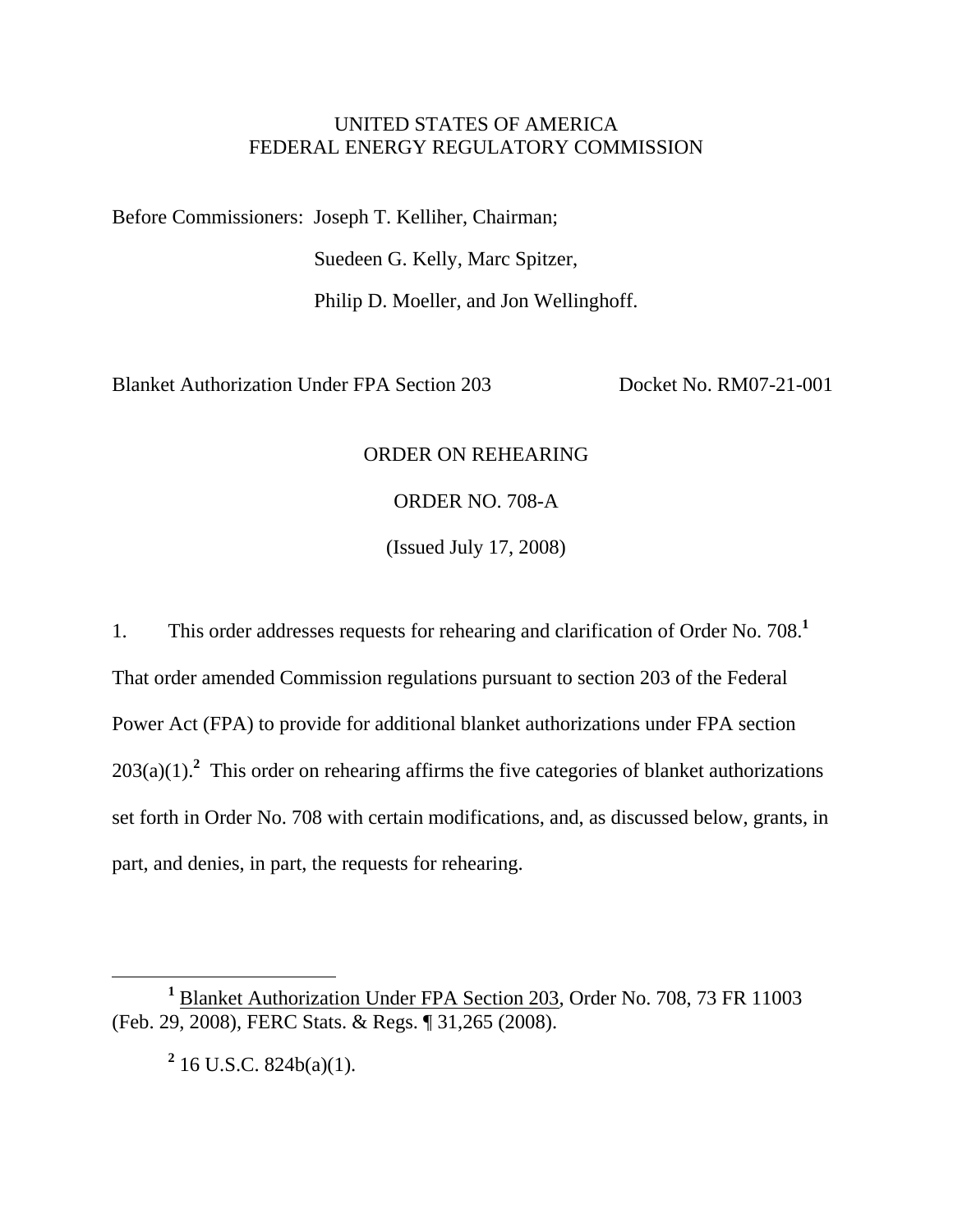## **I. Background**

2. Based on comments to the Blanket Authorization Notice of Proposed Rulemaking,**<sup>3</sup>** the Commission in Order No. 708 established five blanket authorizations to facilitate investment in the electric utility industry and, at the same time, ensure that public utility customers are adequately protected from any adverse effects of such transactions. First, a public utility was granted a blanket authorization under FPA section 203(a)(1) to transfer its outstanding voting securities to any holding company granted blanket authorization under 18 CFR  $33.1(c)(2)(ii)$  if, after the transfer, the holding company and any of its associate or affiliate companies in aggregate will own less than 10 percent of the outstanding voting interests of such public utility.**<sup>4</sup>** Second, a public utility was granted a blanket authorization under FPA section  $203(a)(1)$  to transfer its outstanding voting securities to any holding company granted blanket authorization under 18 CFR 33.1(c)(8)<sup>5</sup> if, after the transfer, the holding company and any of its associate or affiliate companies, in the aggregate, will own less than 10 percent of the outstanding voting interests of such public utility.**<sup>6</sup>** Third, a public utility was granted a blanket authorization under FPA section  $203(a)(1)$  to transfer its outstanding voting securities to

**4** Order No. 708, FERC Stats. & Regs. ¶ 31,265 at P 19 and 18 CFR 33.1(c)(12)).

<sup>5</sup> These holding companies' ownership of utilities includes only exempt wholesale generators (EWGs), foreign utility companies (FUCOs), and qualifying facilities (QFs).

**6** Order No. 708, FERC Stats. & Regs. ¶ 31,265 at P 40.

**<sup>3</sup>** <sup>3</sup> Blanket Authorization Under FPA Section 203, 72 FR 41640 (July 31, 2007), FERC Stats. & Regs. ¶ 32,619 (2007) (Blanket Authorization NOPR).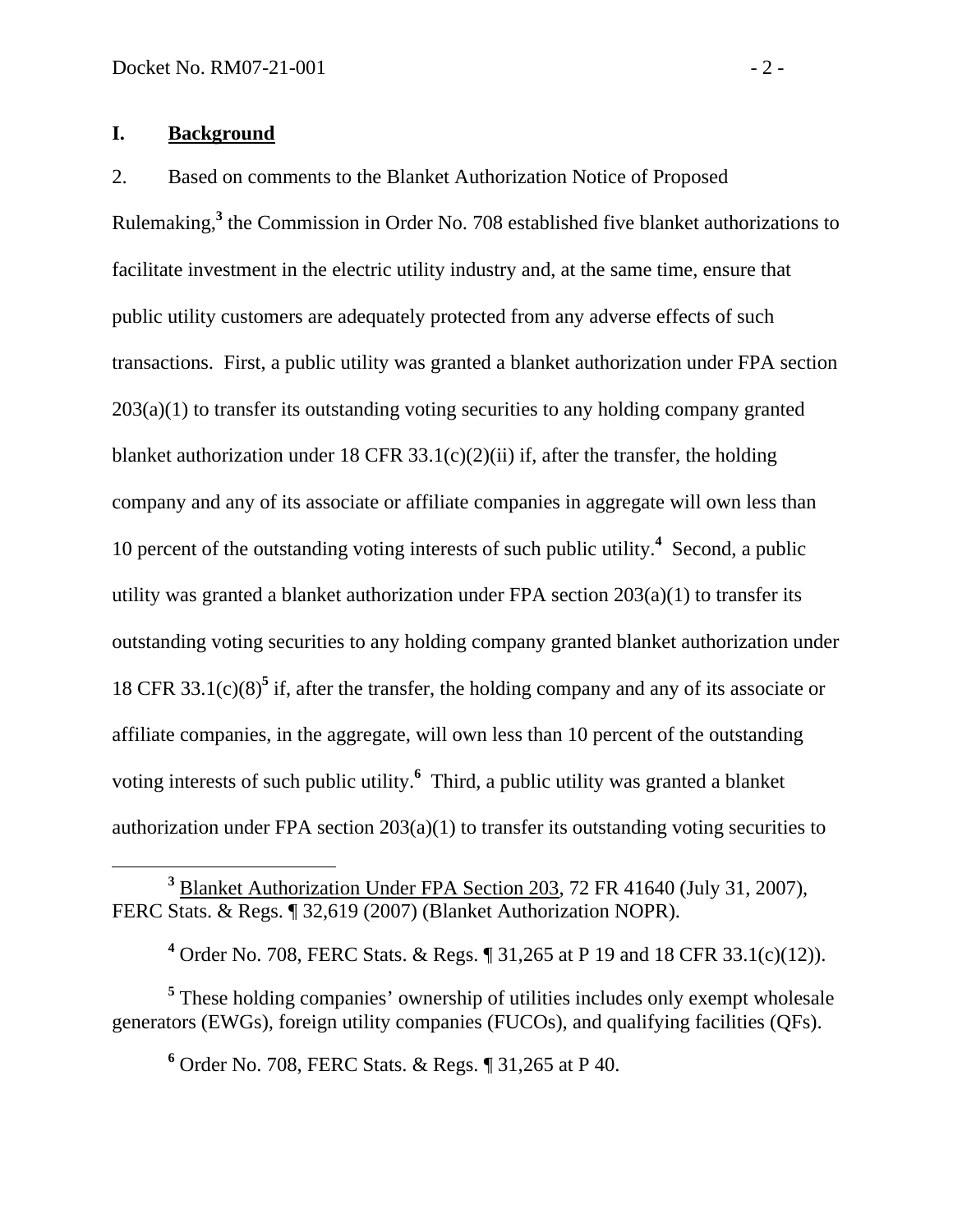any holding company granted blanket authorization in 18 CFR  $33.1(c)(9)$ .<sup>7</sup> Fourth, a public utility was granted blanket authorization under FPA section 203(a)(1) to transfer its outstanding voting securities to any holding company granted a blanket authorization in 18 CFR 33.1(c)(10).**<sup>8</sup>**

3. Fifth, a public utility was granted a blanket authorization under FPA section  $203(a)(1)$  for the acquisition or disposition of a jurisdictional contract where neither the acquirer nor transferor has captive customers or owns or provides transmission service over jurisdictional transmission facilities, the contract does not convey control over the operation of a generation or transmission facility, the parties to the transaction are neither affiliates nor associate companies, and the acquirer is a public utility.**<sup>9</sup>** In addition, Order No. 708 clarified certain aspects of existing blanket authorizations and clarified the terms "affiliate" and "captive customers."

**<sup>7</sup>**  $<sup>7</sup>$  Id. P 43. These holding companies are regulated by the Board of Governors of</sup> the Federal Reserve Bank or by the Comptroller of the Currency.

<sup>&</sup>lt;sup>8</sup> Id. P 45. This authorization applies, in certain circumstances, to holding companies conducting underwriting activities or engaging in hedging transactions, generally limited to a 10 percent voting interest.

<sup>&</sup>lt;sup>9</sup> Id. P 51-53 and 18 CFR 33.1(c)(16).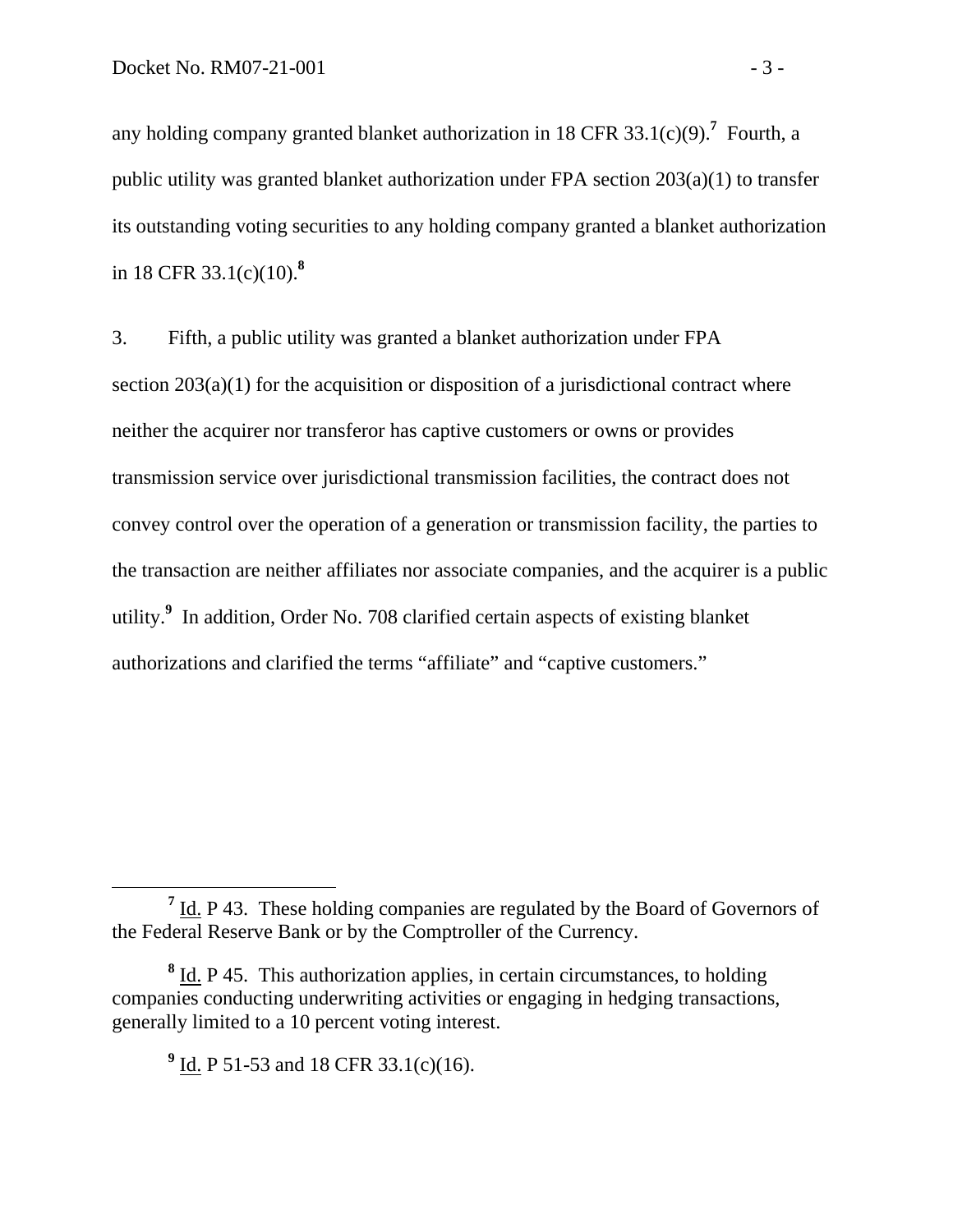### **II. Requests for Rehearing**

4. Order No. 708 was published in the Federal Register on February 29, 2008.**<sup>10</sup>** Timely requests for rehearing were filed by the American Public Power Association and the National Rural Electric Cooperative Association (APPA/NRECA), the Financial Institutions Energy Group (Financial Group), and the Electric Power Supply Association (EPSA). The Edison Electric Institute (EEI) filed a timely request for rehearing and clarification.

5. As discussed below, parties seek rehearing and/or clarification with respect to: (1) extending the blanket authorization under  $18$  CFR  $33.1(c)(12)$  to cover public utility dispositions, not just to certain holding companies but also to non-holding companies; (2) the blanket authorization in 18 CFR 33.1(c)(16) pertaining to the transfer of jurisdictional contracts; (3) the definition and/or scope of hedging activities permitted under 18 CFR 33.1(c)(10); (4) the determination in Order No. 708 not to impose additional reporting requirements related to the new blanket authorizations; and (5) clarification of the existing blanket authorization under 18 CFR 33.1(6) (authorization of internal reorganization not affecting a traditional public utility) identified in the Supplemental Policy Statement.**<sup>11</sup>**

**<sup>10</sup>** Supra note 1.

**<sup>11</sup>** FPA Section 203 Supplemental Policy Statement, 72 FR 42277 (August 2, 2007), FERC Stats. & Regs. ¶ 31,253 (2007), order on clarification and reconsideration, 122 FERC ¶ 61,157 (2008) (Supplemental Policy Statement).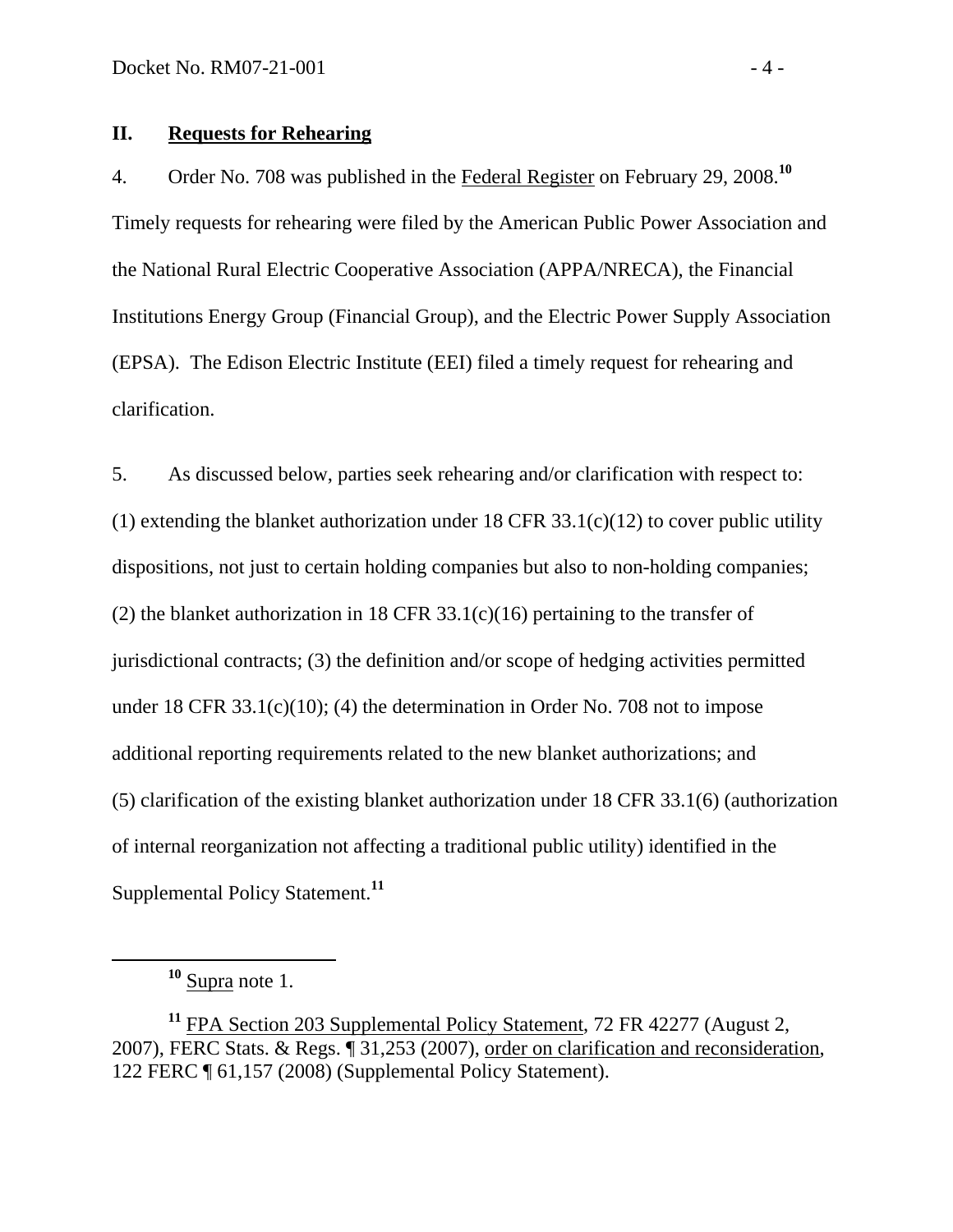#### **III. Discussion**

# **A. Whether to Extend the Blanket Authorization in 18 CFR 33.1(c)(12) to Non-Holding Companies**

6. In Order No. 708, the Commission adopted the proposed blanket authorization from the Blanket Authorization NOPR without modification.**<sup>12</sup>** In order to prevent public utilities from transferring less than 10 percent of their voting securities in successive transfers, the Commission retained the "in aggregate" limitation contained in 18 CFR 33.1(c)(12). In addition, the Commission rejected requests to extend the blanket authorization to "any person." The Commission stated that these requests would expand the blanket authorization proposed in the Blanket Authorization NOPR beyond its original intent. The Commission also noted that if it were to expand the blanket authorization to "any person," it would need to establish appropriate reporting requirements so that the Commission could monitor transfers to non-holding companies.**<sup>13</sup>**

**<sup>13</sup>** Order No. 708, FERC Stats. & Regs. ¶ 31,265 at P 20.

**<sup>12</sup>** Order No. 708, FERC Stats. & Regs. ¶ 31,265 at P 19. 18 CFR 33.1(c)(12) states that a public utility will be granted a blanket authorization under section  $203(a)(1)$ of the Federal Power Act to transfer its outstanding voting securities to any holding company granted blanket authorizations in 18 CFR  $33.1(c)(2)(ii)$  of this section if, after the transfer, the holding company and any of its associate or affiliate companies in aggregate will own less than 10 percent of the outstanding voting interests of the public utility.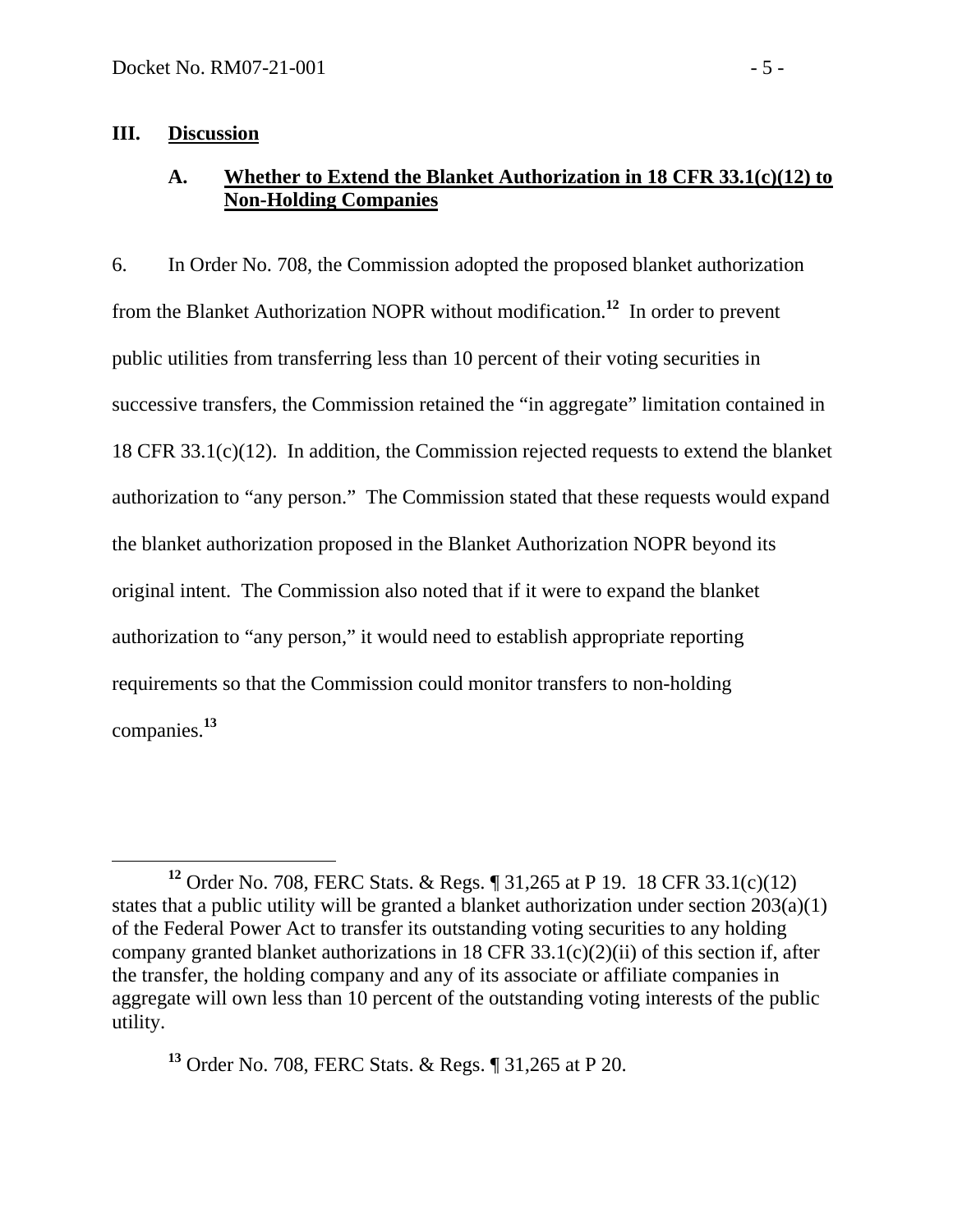#### **Requests for Rehearing**

7. Financial Group requests rehearing of the Commission's decision declining to extend the blanket certificate to cover public utility dispositions to non-holding companies under 18 CFR 33.1(c)(12), subject to the same "in aggregate" limitations imposed on transfers to holding companies. Financial Group argues that the distinction between holding companies and non-holding companies is immaterial since the same benefits of reducing regulatory burdens and encouraging investment that accrue when applying this blanket to distributions to a holding company also will occur if the blanket is applied to distributions to a non-holding company. Financial Group reasons that it is the nature of the interest being disposed -- less than 10 percent of the voting securities being held in the aggregate -- and not whether the acquirer is a holding company that determines whether the disposition conveys control.

8. Financial Group argues that the concern underlying the Commission's refusal to extend the blanket certificate to cover public utility dispositions to non-holding companies could be addressed without the need for issuing such blanket authorizations on a case-by-case basis. Financial Group proposes reporting requirements for transactions involving non-holding companies that it says should be at least as helpful to the Commission as the preexisting reporting requirements applicable to holding companies.**<sup>14</sup>**

**<sup>14</sup>** Financial Group proposes that within a specified time following consummation of the transaction (e.g., 30 days), the following information be reported: (1) names of all parties to the transaction; (2) identification of both the pre-transaction and posttransaction voting security holdings (and the percentage ownership) in the public utility (continued)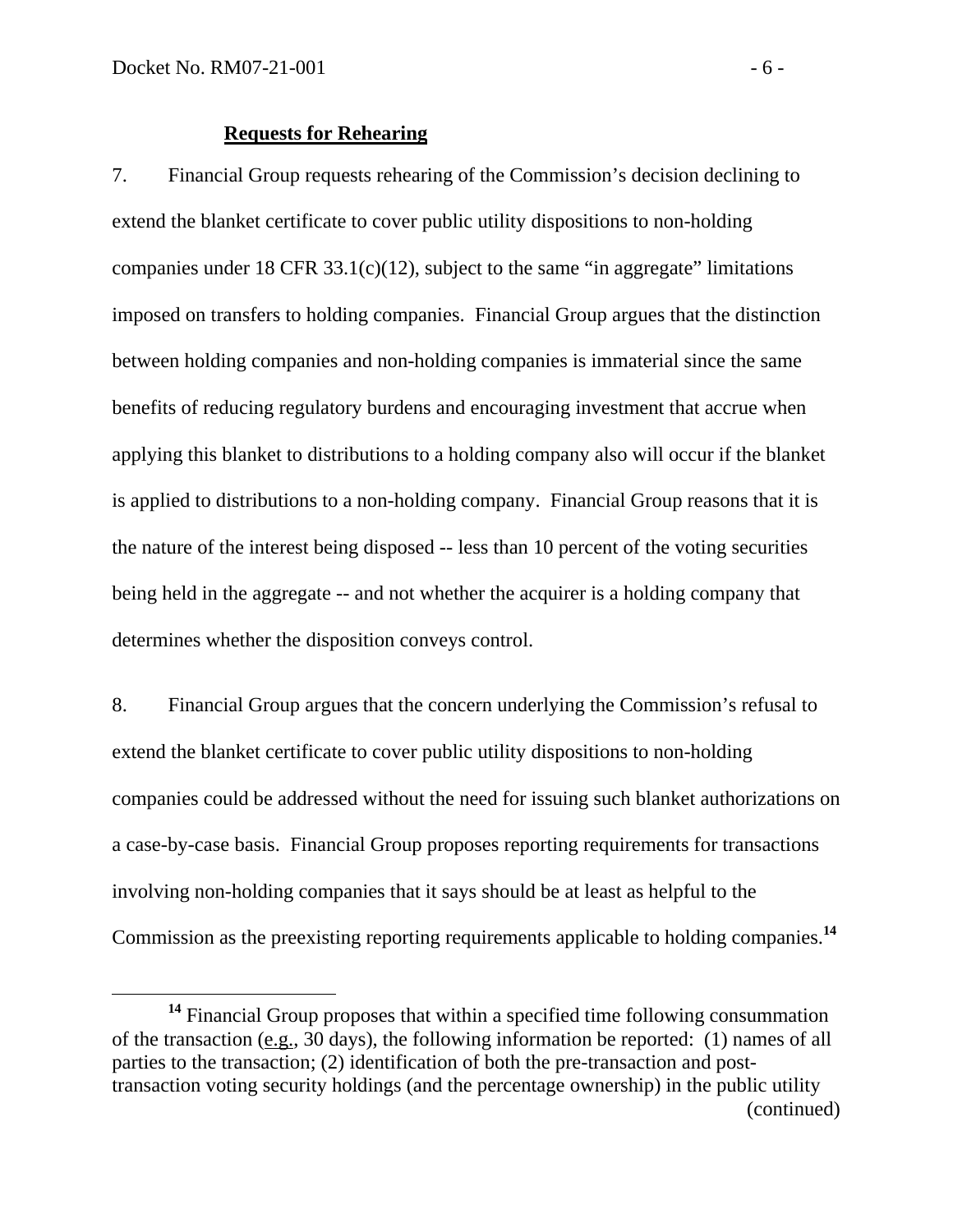$\overline{a}$ 

In addition, Financial Group argues that this expansion of the blanket certificate is not beyond the scope of the Blanket Authorization NOPR.

#### **Commission Determination**

9. As a preliminary matter, and upon further consideration, we do not consider Financial Group's request to be beyond the scope of the Blanket Authorization NOPR. In general, the Commission is permitted to learn from comments submitted during its rulemaking process.**<sup>15</sup>** In the Blanket Authorization NOPR, the Commission sought comments on proposals to reduce regulatory burdens and encourage investment under FPA section 203 while simultaneously protecting the public interest. Financial Group's proposal to extend the proposed blanket authorization under 18 CFR 33.1(c)(12) to cover "any person" rather than just certain holding companies is a variation of the originally proposed regulation, and therefore, is a logical outgrowth of the Blanket Authorization

**<sup>15</sup>** Daniel Int'l Corp. v. OSHA, 656 F.2d 925, 932 (4th Cir. 1981) (The requirement of submission of a proposed rule for comment does not automatically generate a new opportunity for comment merely because the rule promulgated differs from the rule proposed, partly at least in response to submission).

held by the acquirer and its associates or affiliate companies; (3) the date the transaction was consummated; (4) identification of any public utility or holding company affiliates of the parties to the transaction; and (5) (if the Commission has particular concerns as to whether such a transaction would result in cross-subsidization) the same type of statement currently required under 18 CFR  $33.2(j)(1)$ , which describes Exhibit M to an FPA section 203 filing.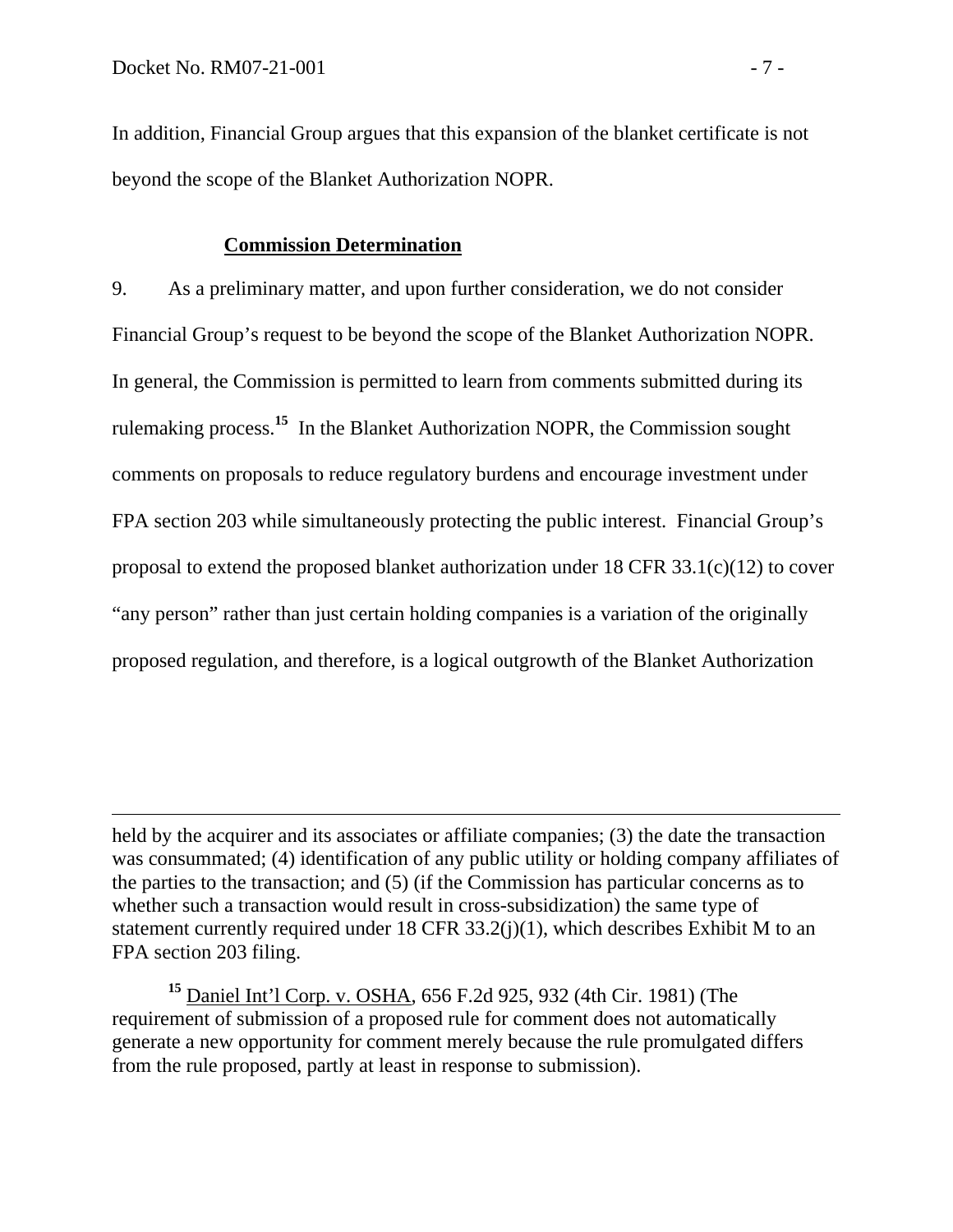NOPR.**<sup>16</sup>** Interested parties have had sufficient notice of the type of regulation that the Commission might adopt, and reasonably could have anticipated that other commenters might seek to expand the proposal. Moreover, commenters will have the opportunity for rehearing with respect to any modifications to the originally proposed section  $33.1(c)(12)$ .

10. Substantively, the distinction in 18 CFR 33.1(c)(12) between holding companies and non-holding companies is not determinative as to whether a particular transaction is consistent with the public interest, particularly if the "in aggregate" 10 percent limitation is in place to ensure that there is no likely opportunity for a transfer of control of a public utility. Moreover, expanding the  $18$  CFR  $33.1(c)(12)$  blanket authorization to include non-holding companies would reduce regulatory burdens and encourage investment without causing harm to competition or captive customers. With such an expansion, however, it is important for the Commission and the public to monitor these activities. As the Commission stated in Order No. 708, although there is a presumption that less than 10 percent of a utility's shares will not result in a change of control, this presumption is rebuttable.**<sup>17</sup>** In some instances, the transfer of less than 10 percent of voting shares may constitute a transfer of control. Accordingly, we will extend the

**<sup>16</sup>** See Owner-Operator Independent Drivers Assoc., Inc. v. Federal Motor Carrier Safety Administration, 494 F.3d 188, 209 (D.C. Cir. 2007) (the object of the logical outgrowth test is one of fair notice).

**<sup>17</sup>** Order No. 708, FERC Stats. & Regs. ¶ 31,265 at P 20.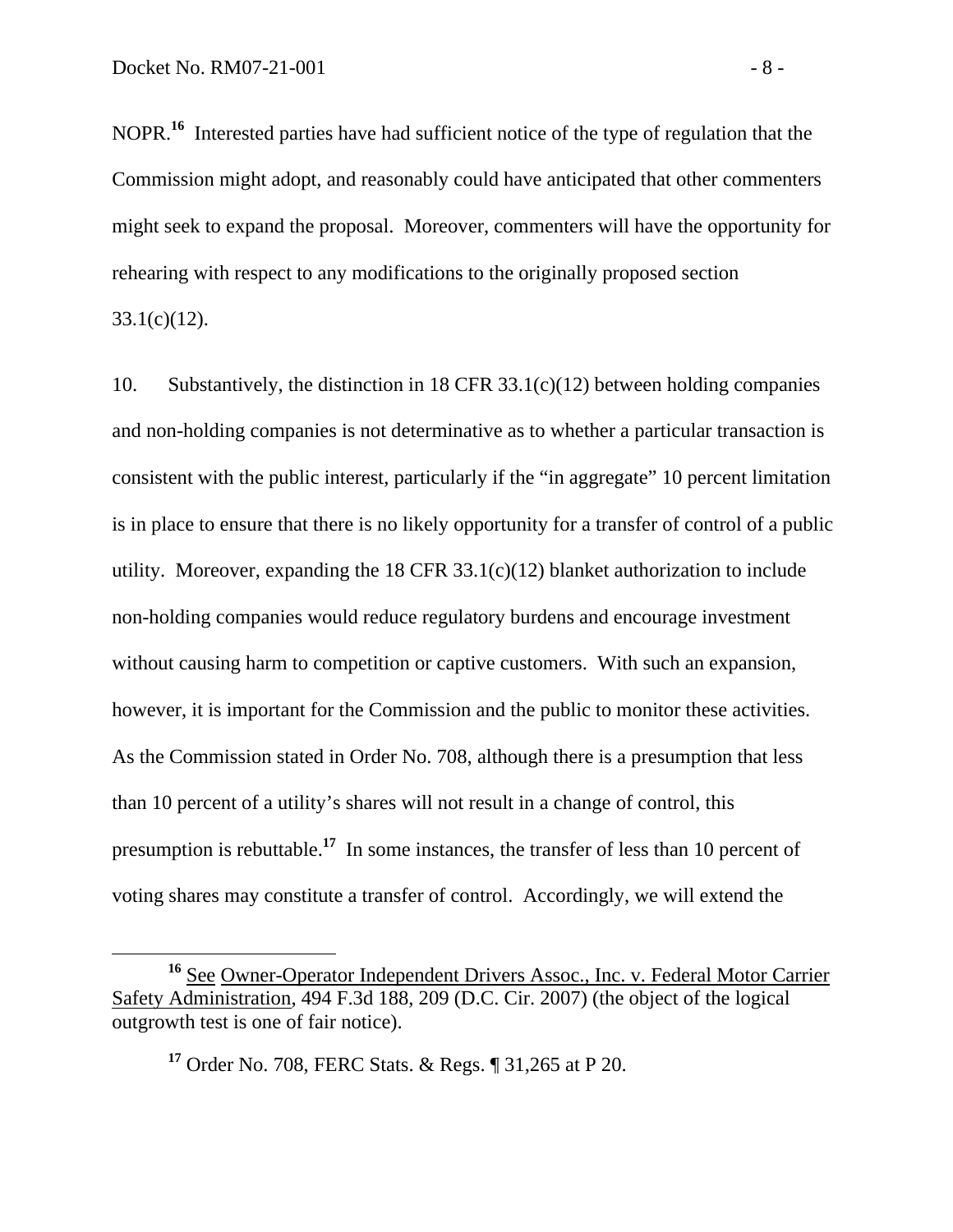blanket authorization to "any person," but we will require additional reporting for nonholding companies such as the requirements proposed by Financial Group.

11. Specifically, the Commission will amend its regulations in 18 CFR 33.1(c)(12) to also authorize a public utility to transfer its outstanding voting securities to any person other than a holding company if, after the transfer, such person and any of its associate or affiliate companies will own less than 10 percent of the outstanding voting interests of such public utility. In addition, the Commission will adopt a reporting requirement for entities that transact under this blanket authorization. In order to properly tailor additional reporting requirements, however, we will issue concurrently with this order a request for supplemental comments that will seek comments on the narrow issue of the scope and form of the reporting requirements under the expanded blanket authorization. The expanded blanket authorization under 18 CFR 33.1(c)(12) will not become effective until a Commission decision on reporting requirements becomes effective. We further note that the Commission retains its jurisdiction under section 203(b) of the FPA to issue further orders as appropriate with respect to transactions authorized under blanket authority.**<sup>18</sup>**

**<sup>18</sup>** 16 U.S.C. 824b(b).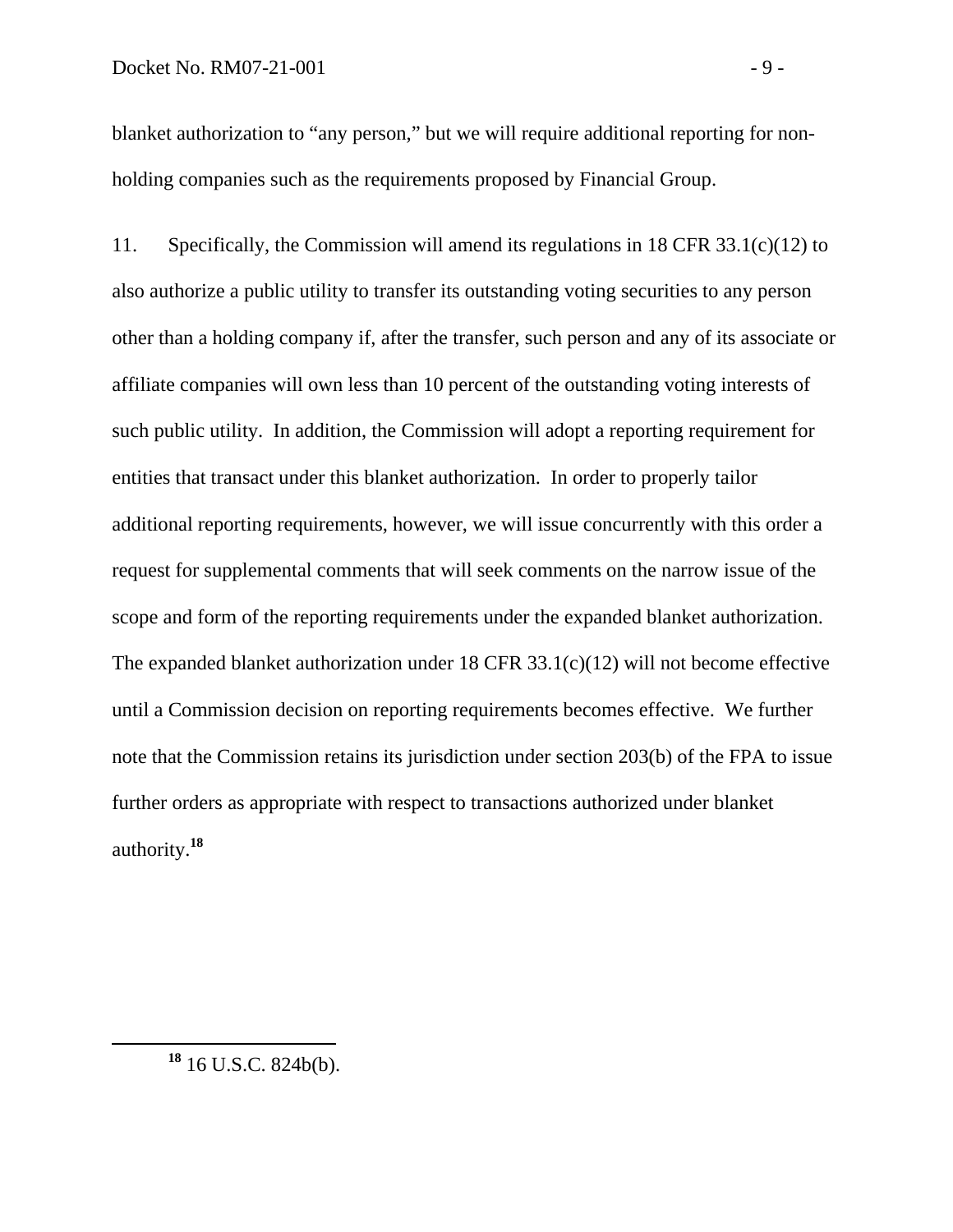# **B. Blanket Authorization for the Transfer of Jurisdictional Contracts under 18 CFR 33.1(c)(16)**

## **1. Order No. 708**

12. Order No. 708 extended a blanket authorization under FPA section 203(a)(1) for the acquisition and disposition of jurisdictional contracts where neither the acquirer nor the transferor has captive customers or owns or provides transmission service over jurisdictional transmission facilities, the contract does not convey control over the operation of a generation or transmission facility, the parties to the transaction are neither associate nor affiliate companies, and the acquirer is a public utility.**<sup>19</sup>** Based, in part, on the Commission's experience with intra-corporate transfers of jurisdictional contracts and concerns raised in the Blanket Authorization NOPR, Order No. 708 narrowed this blanket authorization somewhat from the proposal in the Blanket Authorization NOPR, to include the phrase "the parties to the transaction are neither associate nor affiliate companies, and the acquirer is a public utility."**<sup>20</sup>** The Commission also stated that this added condition (that parties to the transaction are neither affiliated nor associated companies) helps ensure that the transfer of such contracts would be consistent with the public interest.**<sup>21</sup>**

**<sup>21</sup>** Id. P 52.

**<sup>19</sup>** 18 CFR 33.1 (c)(16).

**<sup>20</sup>** Order No. 708, FERC Stats. & Regs. ¶ 31,265 at P 51.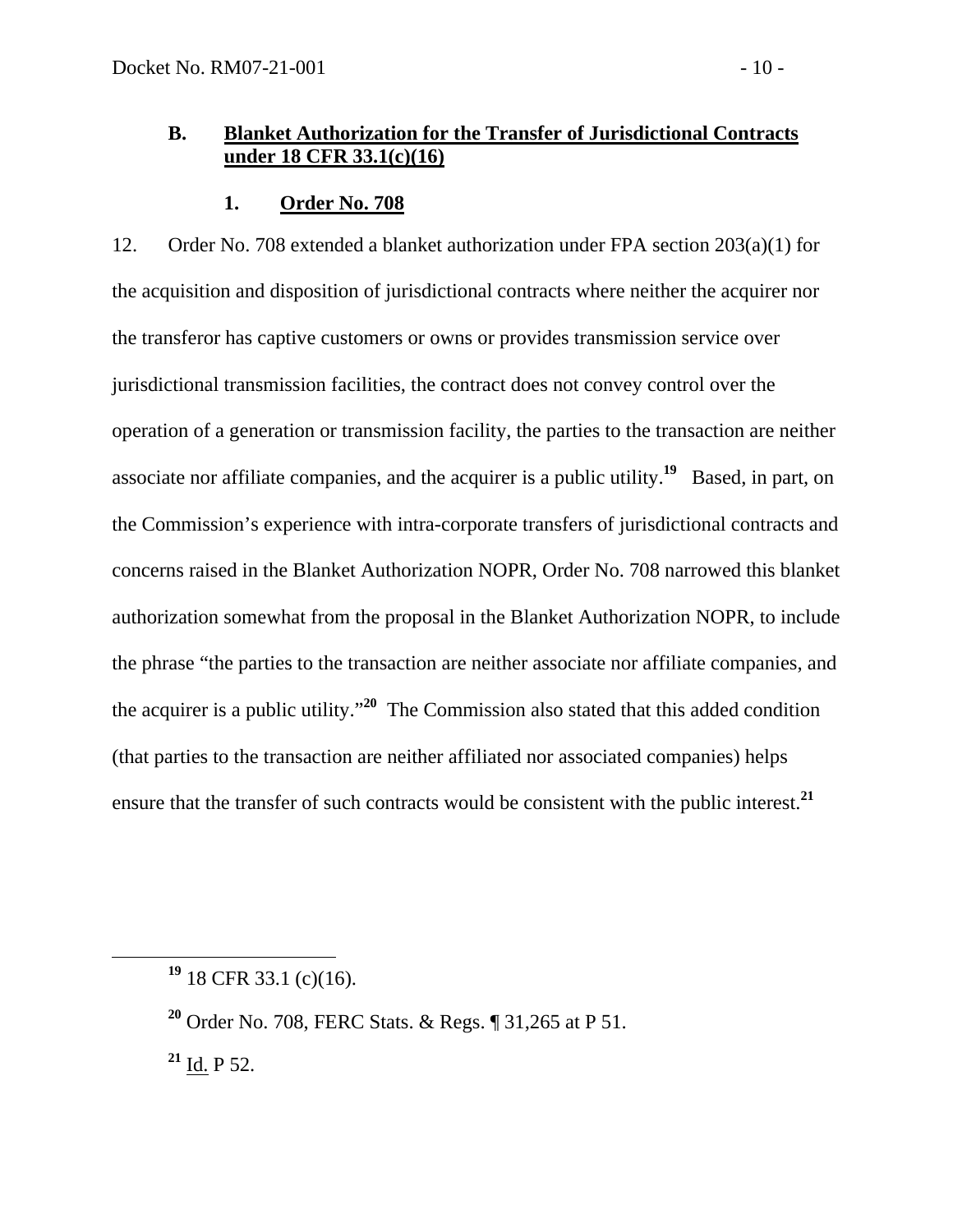#### **Requests for Rehearing**

13. APPA/NRECA argues that the Commission has not shown how this blanket authorization is consistent with the public interest. If the blanket authorization is not retracted, APPA/NRECA asks the Commission to narrow its scope by excluding contracts in which a load-serving entity (LSE) is the purchaser and does not consent to the subject transfer. It contends that the existing authorization creates a situation in which public power utilities, cooperatives and other LSEs might have their contract sold without their consent and without specific Commission approval. It claims that these LSEs rely on these contracts for reliable power and the blanket authorization would allow for the transfer of the contract from a well-established marketer or generator with whom the LSE originally contracted to an entity with less assurance of its ability to perform. In addition, APPA/NRECA additionally argues that the Commission's reasoning in dismissing the same argument in Order No. 708 is flawed.

14. Further, APPA/NRECA claims that this blanket authorization itself could undermine LSEs' bargaining power and their ability to enforce their contractual rights. It notes that many standard power contracts contain "boilerplate" language that requires a buyer's consent for the transfer of a contract not to be "unreasonably withheld." It argues that if the Commission grants this blanket authorization on the basis that it is consistent with the public interest, sellers could then argue that it is unreasonable for a buyer to withhold its consent for a given transfer. Thus, APPA/NRECA claims that this blanket authorization could force LSEs to bargain for stronger prohibitions limiting assignment in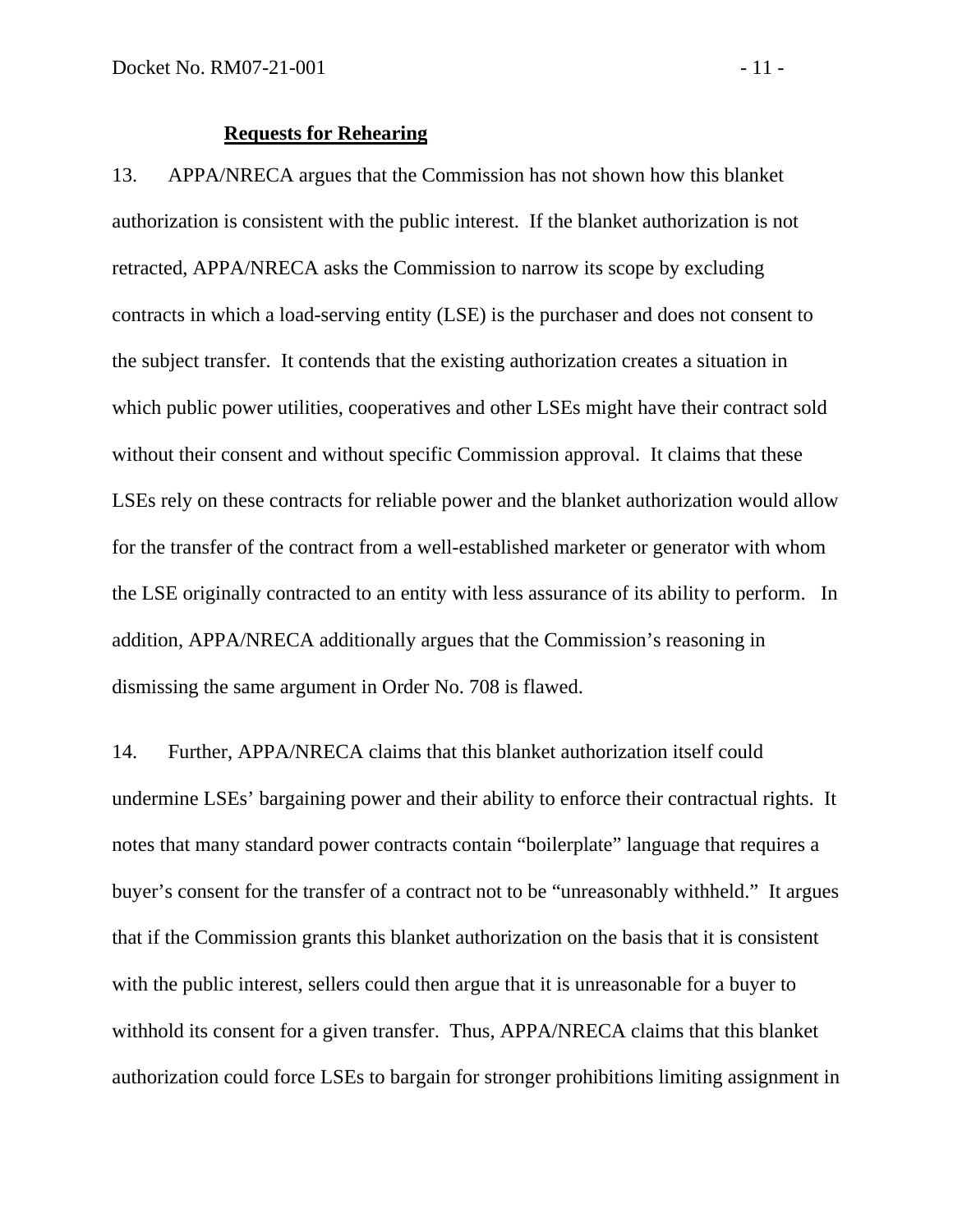their contracts at the likely expense of other contract features and to enforce such language by litigation when necessary.

15. EPSA and EEI request the removal of the clause "the parties to the transaction are neither associate nor affiliate companies" from the blanket authorization granted in 18 CFR 33.1(c)(16). EPSA and EEI state that the clause was added in Order No. 708 without being previously proposed in the Blanket Authorization NOPR or sought by any commenter. In addition, both EPSA and EEI argue that the clause conflicts with the blanket orders that the Commission granted in Order No. 669-A.**<sup>22</sup>** EPSA argues that the clause limits blanket certificate availability to transactions involving only non-affiliated entities, and, therefore, it reverses the blanket certificate for internal reorganizations granted in 18 CFR 33.1(c)(6)<sup>23</sup> without making a finding that Order No. 669-A is no

**<sup>22</sup>** Transactions Subject to FPA Section 203, Order No. 669, 71 FR 1348 (January 6, 2006), FERC Stats. & Regs. ¶ 31,200 (2005), order on reh'g, Order No. 669-A, 71 FR 28422 (May 16, 2006), FERC Stats. & Regs. ¶ 31,214 (2006), order on reh'g, Order No. 669-B, 71 FR 42579 (July 27, 2006), FERC Stats. & Regs. ¶ 31,225 (2006).

**<sup>23</sup>** 18 CFR 33.1(c)(6) states that any public utility or any holding company in a holding company system that includes a transmitting utility or an electric utility will be granted a blanket authorization under sections  $203(a)(1)$  or  $203(a)(2)$  of the FPA, as relevant, for internal corporate reorganizations that do not result in the reorganization of a traditional public utility that has captive customers or that owns or provides transmission service over jurisdictional transmission facilities, and that do not present crosssubsidization issues.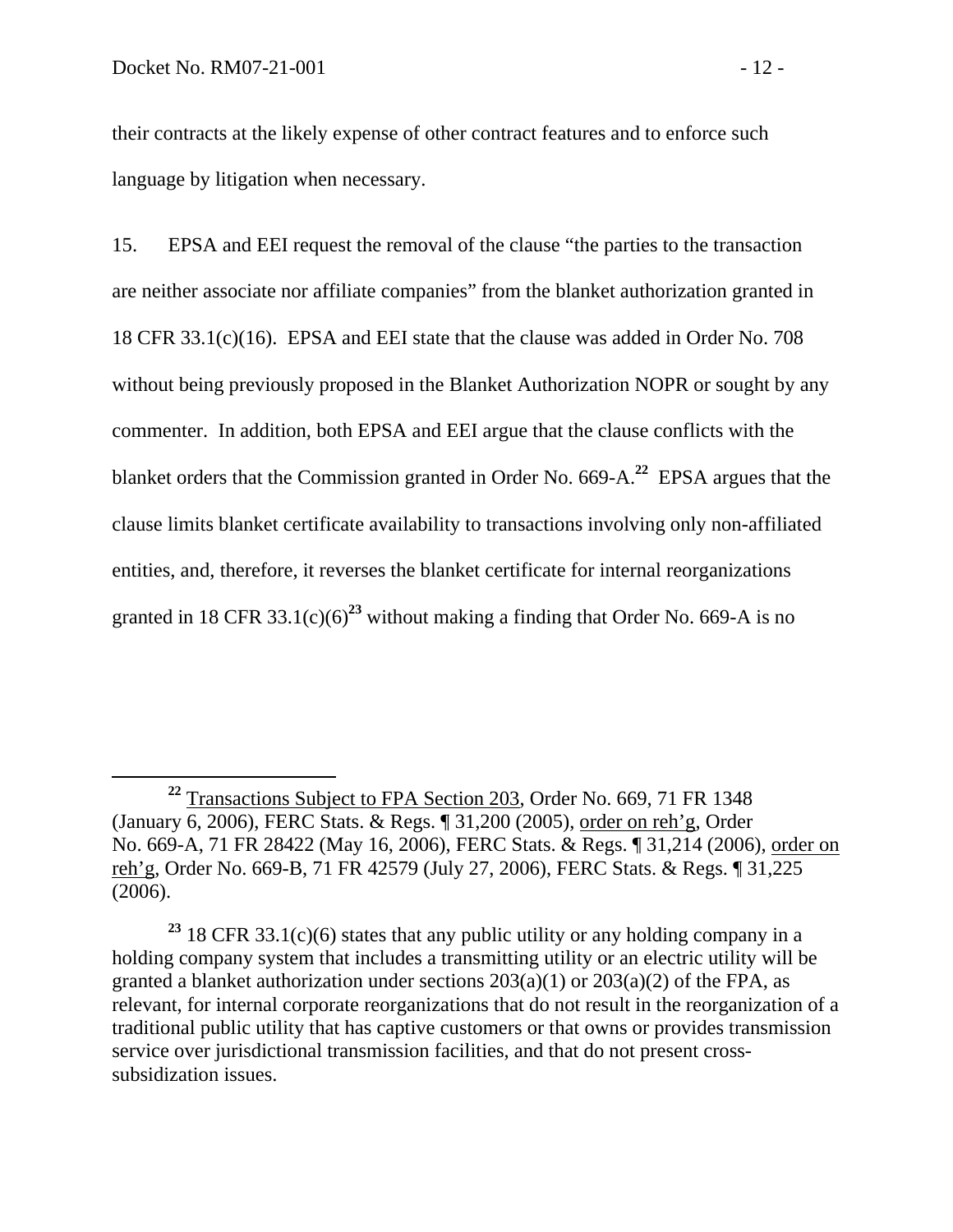longer valid. EEI argues that the clause undercuts the blanket certificate authorizing the transfer of wholesale market-based contracts to other affiliates in 18 CFR 33.1(c)(11).**<sup>24</sup>**

16. EPSA also argues that the clause "and the acquirer is a public utility" should be removed. EPSA argues that there is no concern regarding competition or crosssubsidization when one affiliate transfers a wholesale contract to another affiliate, as long as the affiliates involved are not themselves traditional public utilities with captive customers. EPSA also maintains that the clause creates an unnecessary burden on the Commission and unnecessary delay and costs for the applicants.

17. EEI requests that if rehearing is not granted, the Commission specify that 18 CFR 33.1(c)(16) does not override other blanket authorizations or require approval of a transaction if another blanket authorization such as 18 CFR 33.1(c)(11) (authorizing the transfers of wholesale market-based rate contracts to other affiliates) applies.

#### **Commission Determination**

18. APPA/NRECA raised no new arguments on rehearing, and its request that the blanket authorization in 18 CFR 33.1(c)(16) be retracted or modified is denied.

**<sup>24</sup>** 18 CFR 33.1(c)(11) states any public utility will be granted a blanket authorization under section 203(a)(1) of the FPA to transfer a wholesale market-based rate contract to any other public utility affiliate that has the same ultimate upstream ownership, provided that neither affiliate is affiliated with a traditional public utility with captive customers.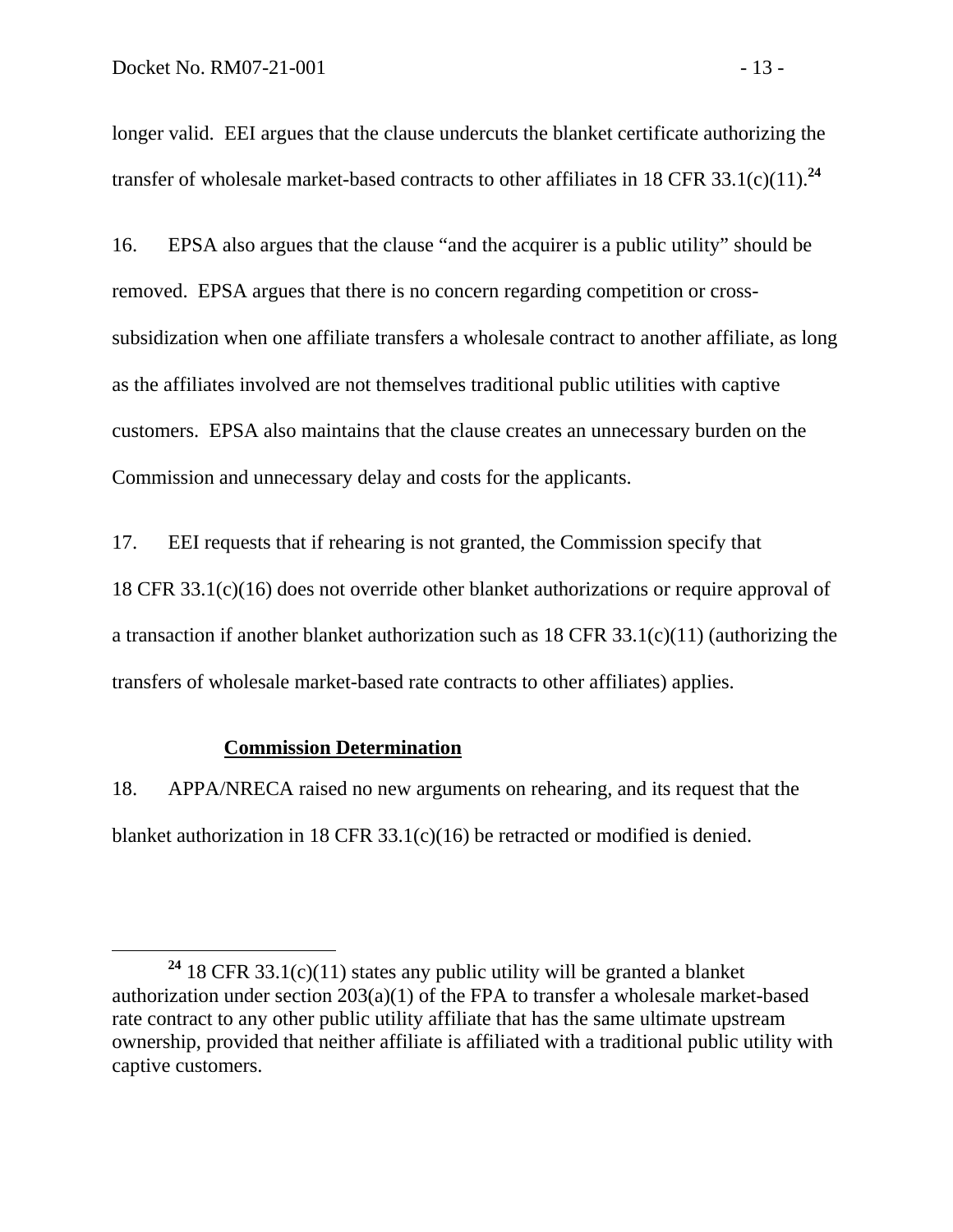19. We found in Order No. 708 that the transfer of a wholesale power contract which does not provide for the transfer of control of generation or transmission cannot affect horizontal or vertical market power. In addition, we note that Order No. 708 added a condition to address, in part, the concerns raised by APPA/NRECA.**<sup>25</sup>** We also found that, with the modification proposed by APPA/NRECA, the transfer of a wholesale power contract from one party that does not have captive customers or own or provide transmission service over jurisdictional transmission facilities, to another party that also does not have captive customers or own or provide transmission service over jurisdictional transmission facilities, cannot affect the rates of captive customers or transmission customers (and therefore has no rate or cross-subsidization impacts). As we reasoned in Order No. 708, in response to the same arguments that APPA/NRECA raises again on rehearing, purchasers can protect their interests by exercising contractual provisions, and, if necessary, by filing an FPA section 206 complaint.**<sup>26</sup>** We note that the issuance of this blanket authorization should not be construed as an expression of opinion by the Commission as to whether it is (or is not) reasonable for an entity to withhold consent as to a particular proposed transfer. Moreover, as we noted in Order No. 708,

**<sup>25</sup>** APPA/NRECA's comments led to adding to the blanket authorization the condition that "…neither the acquirer nor transferor has captive customers or owns or provides transmission service over jurisdictional transmission facilities …." See Order No. 708, FERC Stats. & Regs. ¶ 31,265 at P 48, 51.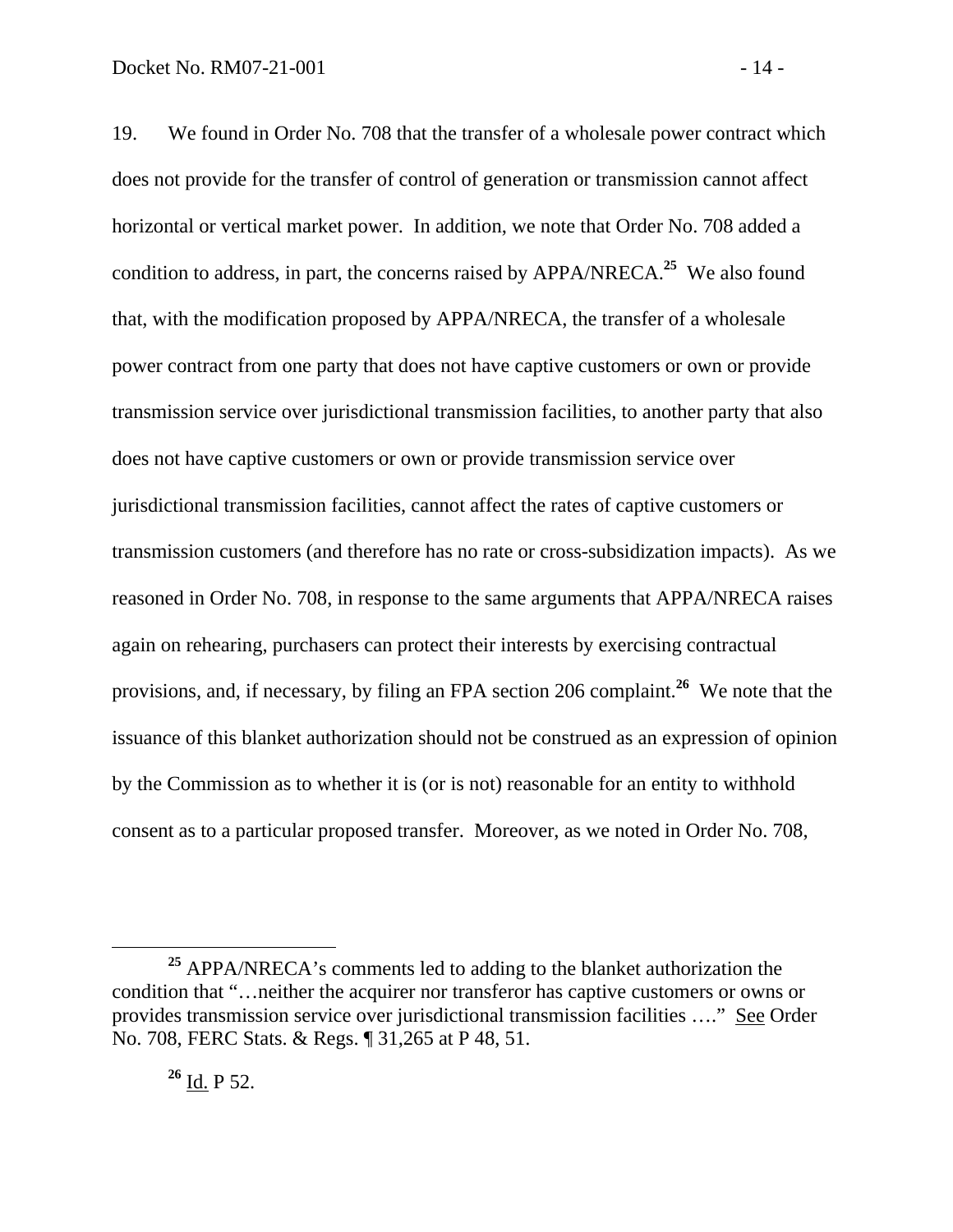APPA/NRECA's concerns regarding the potential effect of the blanket on the bargaining power of LSEs is a speculative matter.

20. The Commission grants EPSA's and EEI's requests to remove the clause "the parties to the transaction are neither associate nor affiliate companies" from 18 CFR 33.1(c)(16). EPSA and EEI have convincingly explained why the clause is inappropriate. In particular, where neither the acquirer nor the transferor has captive customers or owns or provides transmission service over jurisdictional transmission facilities, and the contract does not convey control over the operation of a generation or transmission facility, the price of the jurisdictional contract's transfer does not affect the rates of captive customers or transmission customers and therefore has no rate or crosssubsidization impact affecting captive generation customers or transmission customers.

21. EPSA's request to remove from 18 CFR 33.1(c)(16) the clause "and the acquirer is a public utility" is denied. Order No. 708 added this clause because of the possibility of a jurisdictional contract being transferred to a non-jurisdictional entity, in which case the Commission would lose the ability to regulate the contract and parties involved.**<sup>27</sup>** EPSA has presented no reason why the clause is not necessary to prevent that possibility.

**<sup>27</sup>** Id. P 51.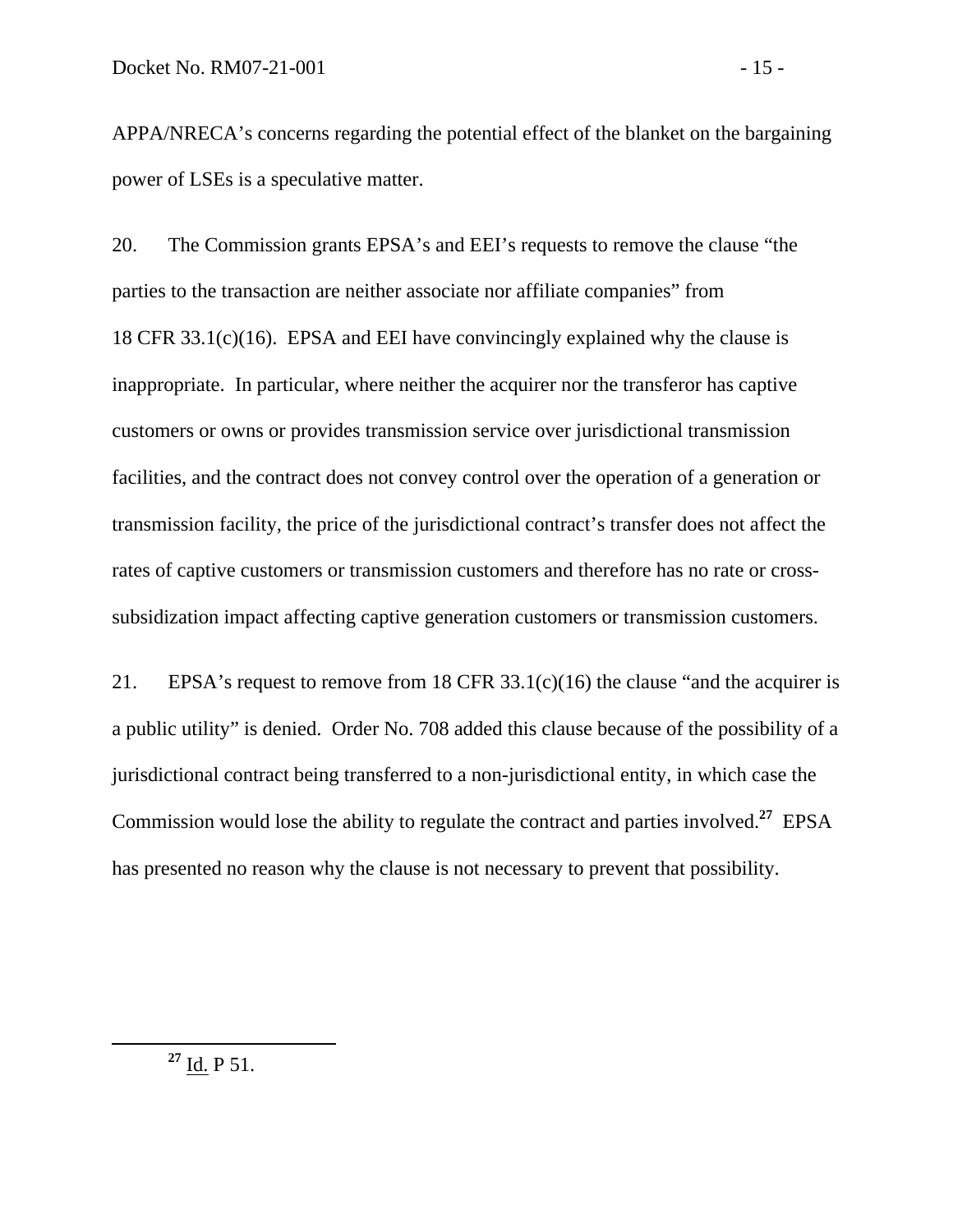## **C. Hedging**

## **1. Order No. 708**

22. In Order No. 708, the Commission extended to public utilities a blanket authorization to transfer securities to holding companies that have blanket authorizations to acquire public utility securities under FPA section 203(a)(2) for certain underwriting or hedging purposes.**<sup>28</sup>** In doing so, the Commission observed that the condition for the parallel blanket authorization under FPA section 203(a)(2), limiting the acquiring entity to a voting right of less than 10 percent of the relevant class of securities, should ensure

 $\overline{a}$ **<sup>28</sup>** 18 CFR 33.1(c)(15) states that a public utility is granted a blanket authorization under section  $203(a)(1)$  of the FPA to transfer its outstanding voting securities to any holding company granted blanket authorization in 18 CFR 33.1(c)(10). 18 CFR 33.1(c)(10) states that any holding company, or a subsidiary of that company, is granted a blanket authorization under section 203(a)(2) of the FPA to acquire any security of a public utility or a holding company that includes a public utility: (i) for purposes of conducting underwriting activities, subject to the condition that holdings that the holding company or its subsidiary are unable to sell or otherwise dispose of within 45 days are to be treated as holdings as principal and thus subject to a limitation of 10 percent of the stock of any class unless the holding company or its subsidiary has within that period filed an application under section 203 of the FPA to retain the securities and has undertaken not to vote the securities during the pendency of such application; and the parent holding company files with the Commission on a public basis and within 45 days of the close of each calendar quarter, both its total holdings and its holdings as principal, each by class, unless the holdings within a class are less than one percent of outstanding shares, irrespective of the capacity in which they were held; (ii) for purposes of engaging in hedging transactions, subject to the condition that if such holdings are 10 percent or more of the voting securities of a given class, the holding company or its subsidiary shall not vote such holdings to the extent that they are 10 percent or more.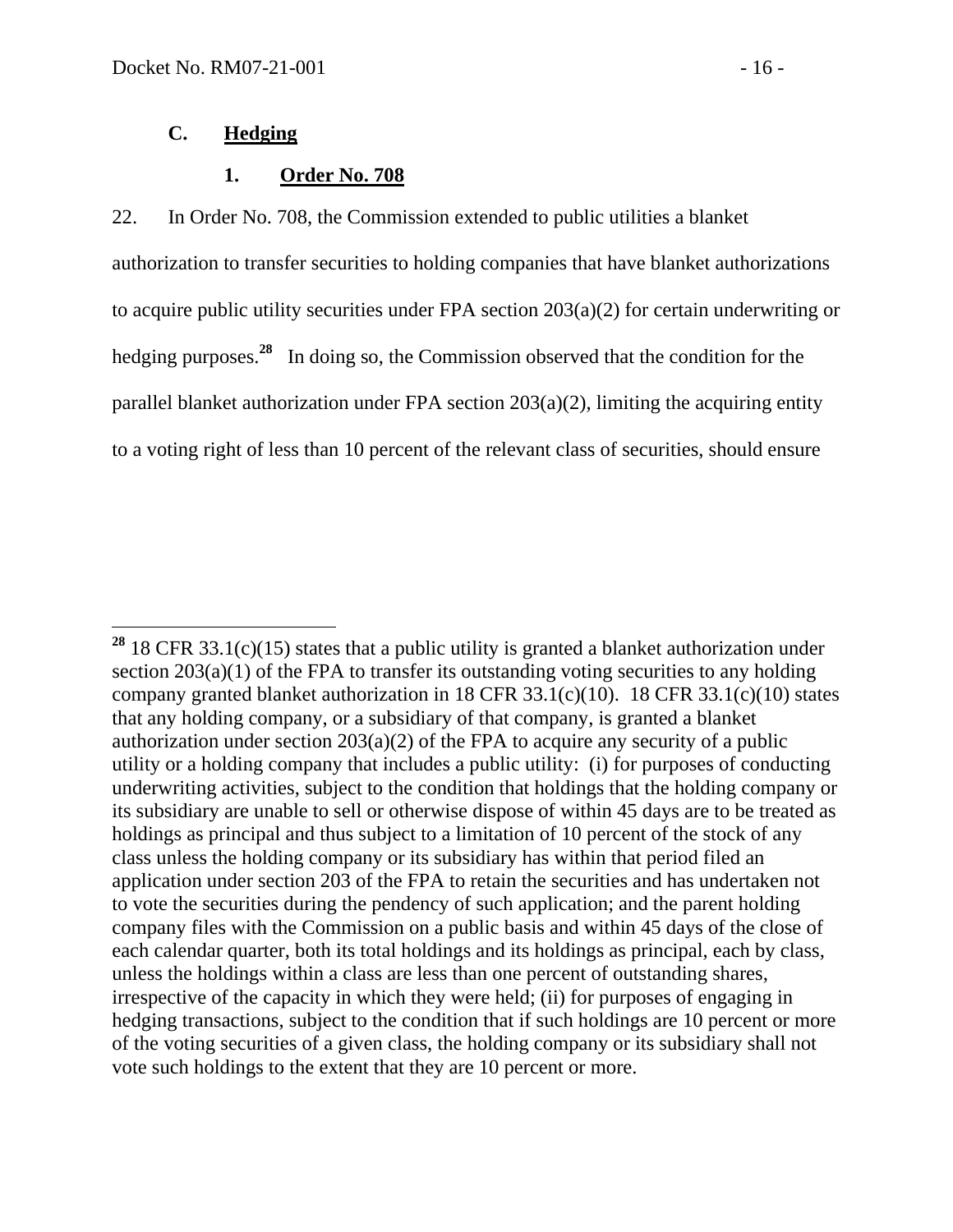that any disposing entity facilitating such transactions does not affect a disposition or change in control of the issuer of the public utility securities.**<sup>29</sup>**

## **Requests for Rehearing**

23. APPA/NRECA argues that this blanket authorization is contrary to the law and that the Commission should only allow such transactions on a case-by-case basis, with full disclosure of the specific business arrangements being contemplated. Because the Commission did not define "hedging transaction(s)," APPA/NRECA contends that the Commission cannot reasonably determine that the authorization is consistent with the public interest. It further argues that this blanket authorization, like the parallel blanket authorization under FPA section  $203(a)(2)$ , does not assure that the hedging transaction is only incidental to the acquirer's main business, since the blanket authorization does not require that the hedging transaction relate to the utility, power or energy business. APPA/NRECA believes that ratepayers should not be exposed to the complex and risky transactions sometimes undertaken by financial market participants to the harm of innocent third parties.

#### **Commission Determination**

24. While the Commission agrees with APPA/NRECA's general proposition that electric ratepayers should not be exposed to unnecessary harm caused by risky

**<sup>29</sup>** Order No. 708, FERC Stats & Regs. ¶ 31,265 at P 45 (citing Order No. 669 at P 132).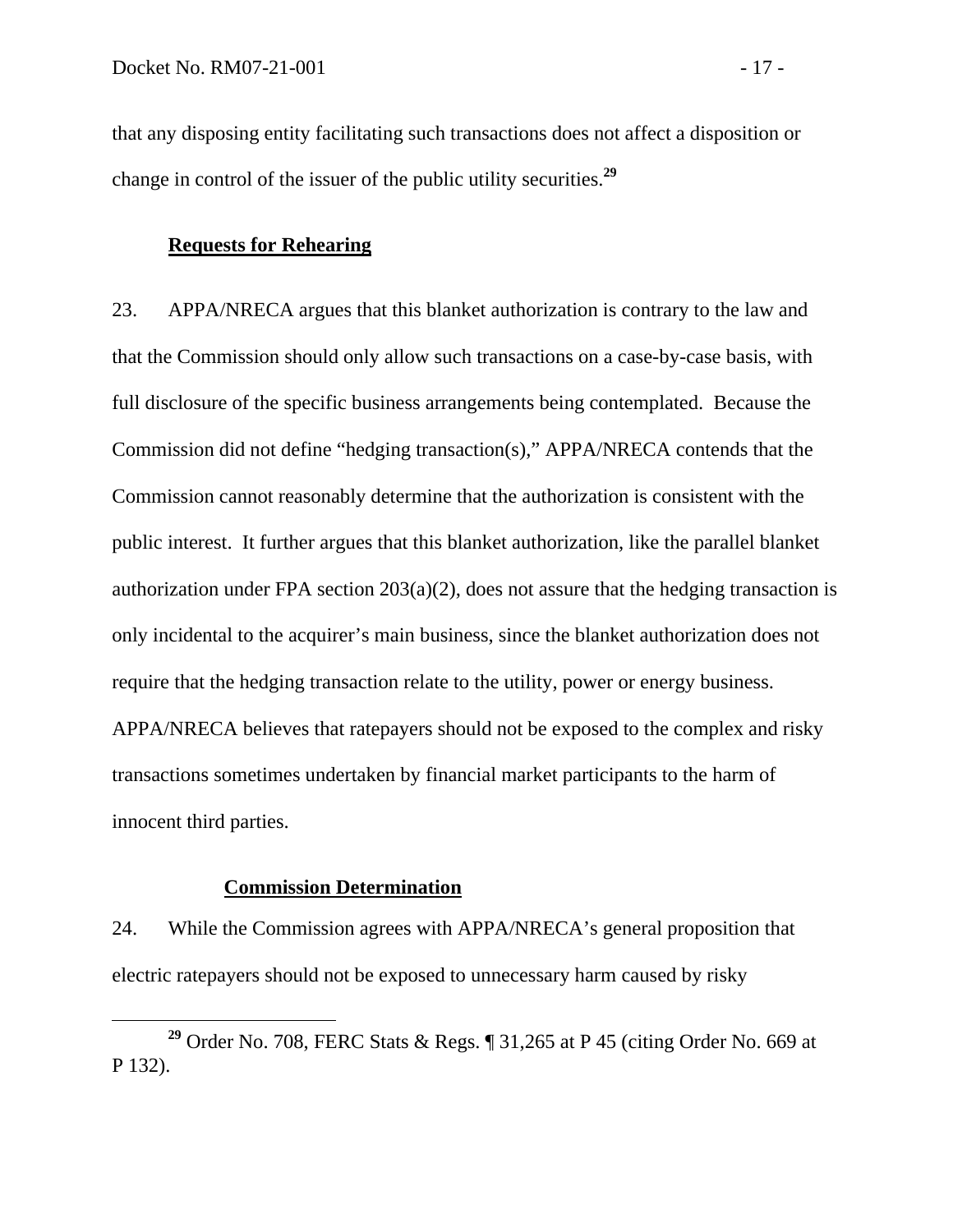transactions of financial market participants, we disagree that the blanket authorizations previously granted to holding companies in Order No. 669-A (18 CFR 33.1(c)(10)), or the parallel authorization granted to public utilities in Order No. 708 (18 CFR  $33.1(c)(15)$ , will cause such harm.

25. Nor do we believe that the authorization in Order No. 708 is contrary to law. These authorizations are limited, and any hedging in public utility securities that is within the scope of section 203 is allowed only to the extent that it falls under one of the Commission's blanket authorizations or a specific authorization granted by the Commission on a case-by-case basis. Specifically, an existing condition in 18 CFR  $33.1(c)(10)(ii)$  limits the voting ability of the entity acquiring securities for hedging purposes, so transactions under the new blanket authorizations should not result in a change in control of a public utility. Furthermore, the first part of the blanket authorization,  $18$  CFR  $33.1(c)(10)(i)$ , concerns underwriting and is directed at financial entities such as a bank, investment bank, or broker/dealer that engages in underwriting activities that may involve public utilities, but this authorization also has a 10 percent limitation and is subject to a reporting requirement. It is unlikely that the acquirers in the hedging transactions authorized would be public utilities because most holding companies are not also public utilities as most do not operate jurisdictional facilities. In fact, we are unaware of any public utility with captive customers that engages in hedging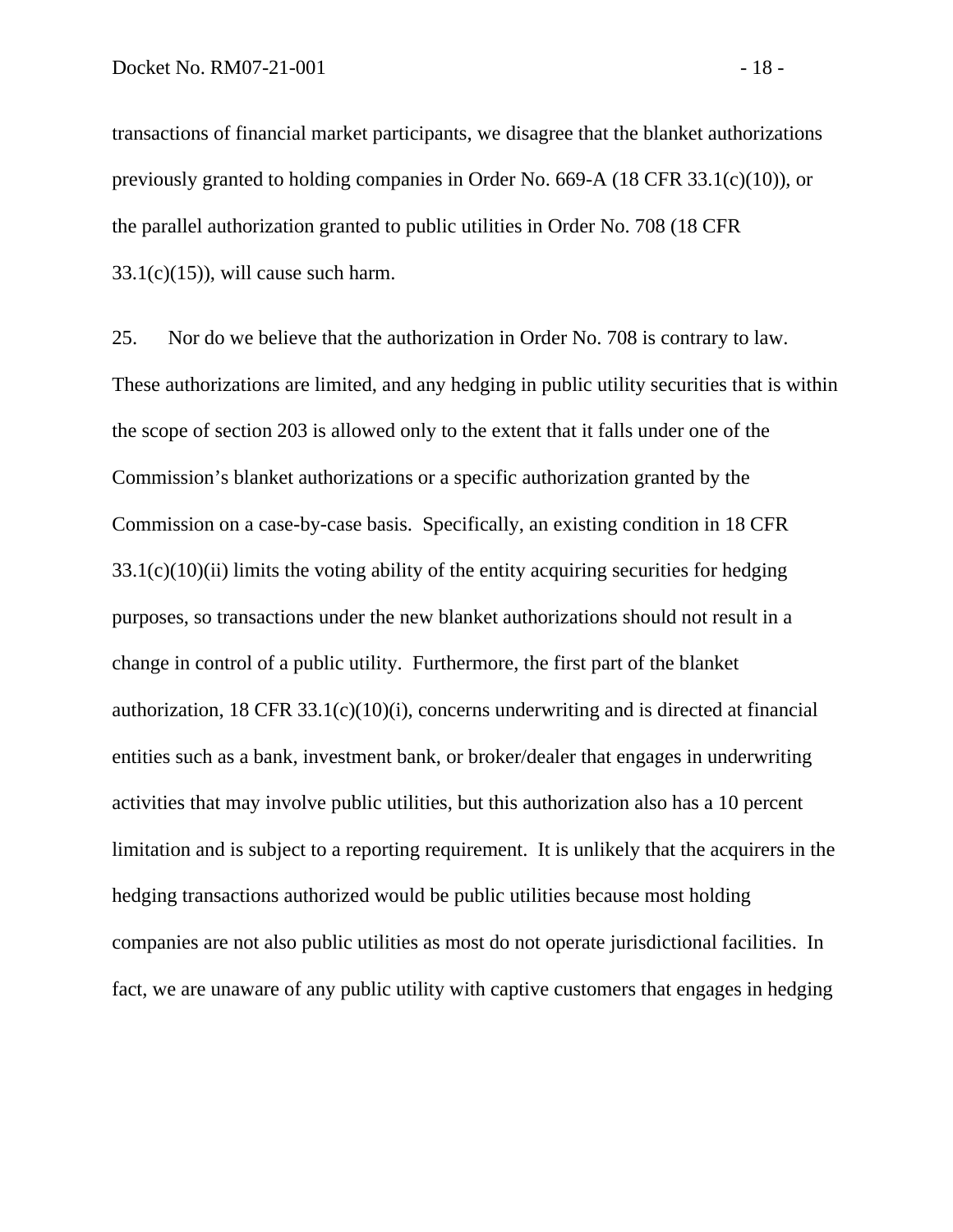transactions involving the securities of other public utilities.**<sup>30</sup>** Therefore, we believe that the potential for harm to ratepayers of public utilities as a result of the blanket authorization is minimal.

26. In addition, it should be noted that states oversee cost recovery associated with their franchised public utilities' hedging activities involving purchases of power or fuel as part of an overall purchasing strategy in the interests of ratepayers. We think it would be unlikely that a state regulatory body would authorize the recovery from ratepayers of the costs incurred by one public utility to engage in hedging activities concerning the securities of another public utility. We further note that the Commission is not making any finding as to whether the costs associated with such hedging are appropriately recovered in rates.

27. We reject APPA/NRECA's request to deny any blanket authority for hedging transactions. APPA/NRECA's arguments, in large part, are a collateral attack of Order No. 669-A. Order No. 669-A determined that a blanket authorization under FPA section 203(a)(2), involving hedging for holding companies was in the public interest because such a blanket authorization would not give the acquiring entity additional market power or enable it to undermine competition or disadvantage captive customers. The

**<sup>30</sup>** We note that it was the investment firm Morgan Stanley Capital Group, Inc., not a franchised public utility, that requested rehearing of Order No. 669 to request the blanket authorization regarding hedging for a non-bank holding company. See Order No. 669-A, FERC Stats. & Regs. ¶ 31,214 at P 119-120.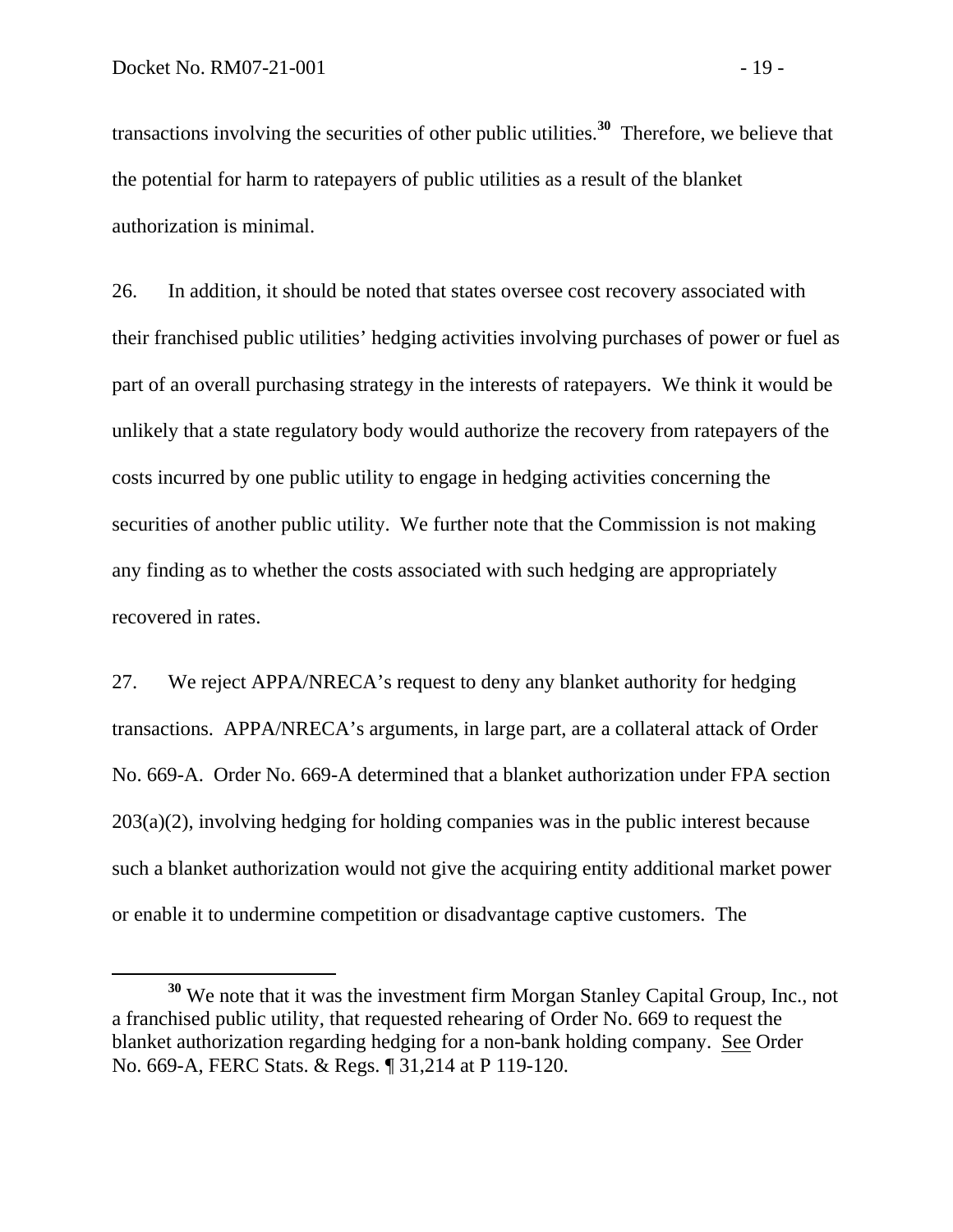Commission agreed that the blanket authority would promote the public interest by bringing more capital investment to the utility industry. The Commission also found that the condition removing the holder's power to vote the securities held for hedging purposes to the extent they are 10 percent or more of the securities in the class outstanding, even though the amount held for hedging is not limited, would address its concerns regarding control.**<sup>31</sup>** Subject to certain limitations, Order No. 708 merely granted the mirror image of this blanket for public utilities under FPA section 203(a)(1), in part, because the Commission had already determined in Order No. 669-A that there were adequate controls on these transactions.

28. Further, the Commission will not codify a definition of "hedging" in this proceeding. This decision is based in part on our observation that hedging activities may be accomplished in a variety of ways and defining hedging may inappropriately limit it or may create situations that are inconsistent with usage by other government agencies. In general, hedging is an approach to risk management that uses financial instruments to manage identified risk. We note that various regulators have defined "hedging" and have promulgated rules and policies concerning such activities.**<sup>32</sup>** We will generally follow those principles with respect to the blanket authorizations granted under our rules.

**<sup>31</sup>** Order No. 669-A, FERC Stats. & Regs. ¶ 31,214 at P 121, 132.

<sup>&</sup>lt;sup>32</sup> For example, the Commodities Futures Trading Commission, defines bona fide hedging transactions in its regulations. 17 CFR 1.3(z). The Internal Revenue Service defines a qualified hedging transaction in its regulations. 26 CFR 1.988-5. The Financial (continued)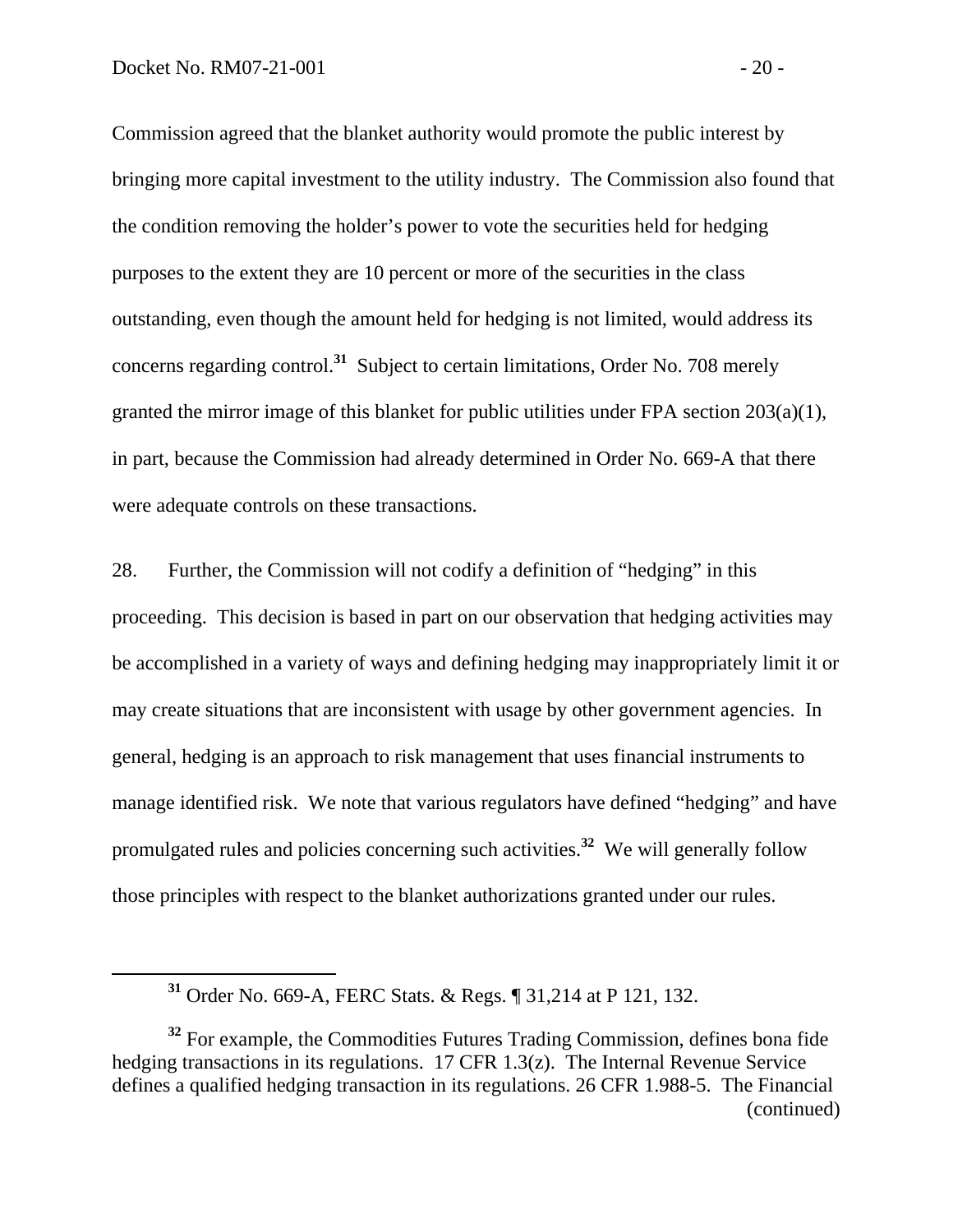## **D. Other**

## **1. Reporting Requirements**

#### **Requests for Rehearing**

29. In Order No. 708, the Commission declined to impose additional reporting requirements in connection with the new blanket authorizations.**<sup>33</sup>** Although the Commission agreed with APPA/NRECA's argument in its comments on the Blanket Authorization NOPR that additional reporting requirements could provide greater efficiency, on balance, the Commission determined that the potential burdens would outweigh any efficiency gains.**<sup>34</sup>** In its comments on rehearing, APPA/NRECA reasserts its request that the Commission require public utilities to report all dispositions of securities undertaken pursuant to a blanket authorization on the ground that the Commission failed to explain why it dismissed its request in Order No. 708.

30. It also asks the Commission to impose a requirement that public utilities certify their continued compliance with any "in aggregate" limitation in light of each new transaction. APPA/NRECA argues that, since the only reporting requirement is under 18 CFR 33.1(c)(2), a transfer of control in a public utility could occur over a series of transactions without the Commission's knowledge. Accordingly, APPA/NRECA asserts

Accounting Standards Board, the New York Mercantile Exchange, and the Chicago Mercantile Exchange all have policies concerning and defining hedging.

**<sup>33</sup>** Order No. 708, FERC Stats & Regs. ¶ 31,265 at P 33.

**<sup>34</sup>** Id.

 $\overline{a}$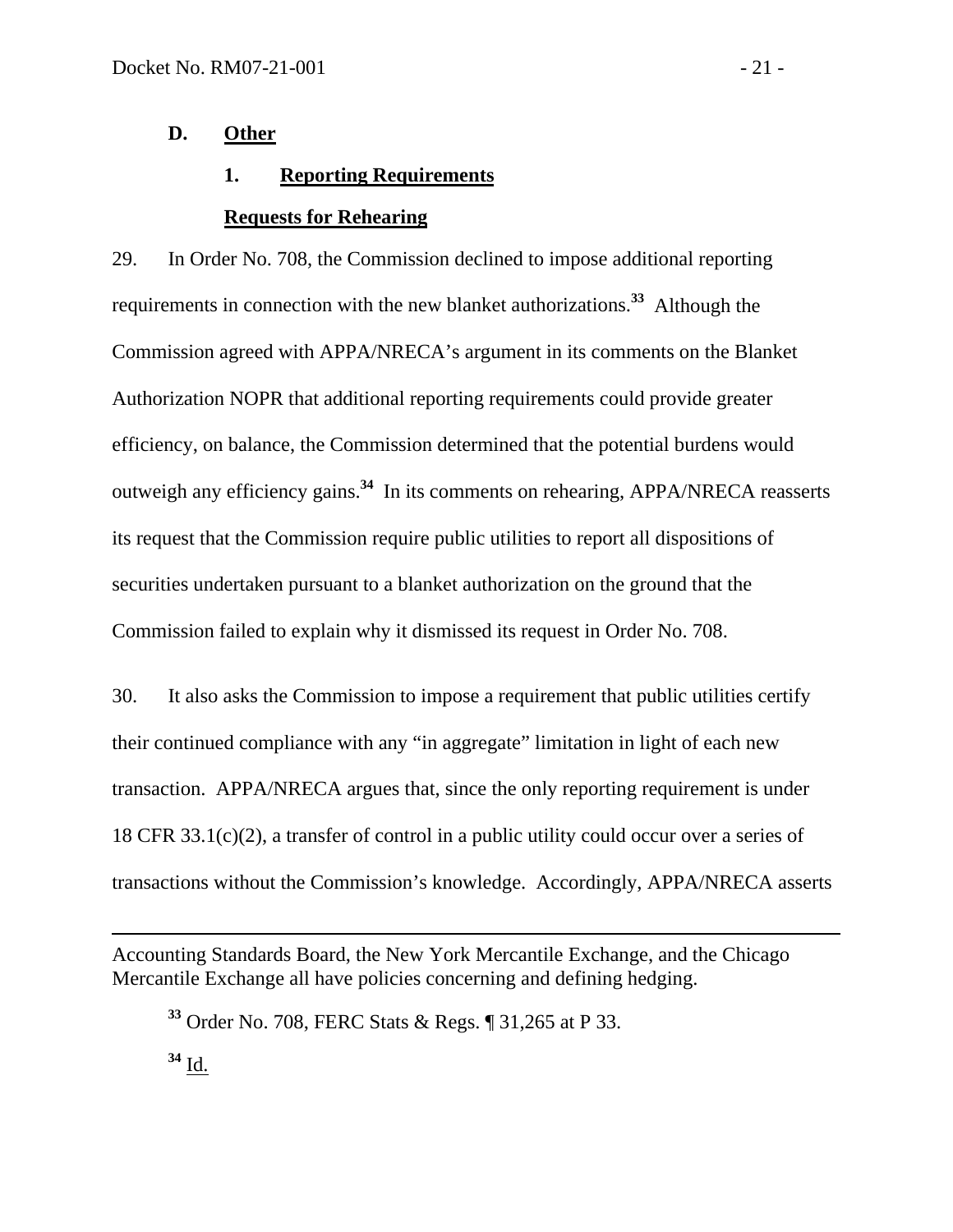that the Commission cannot be sure that it is being provided with all the information necessary to ensure that a transfer of control does not occur.

#### **Commission Determination**

31. APPA/NRECA has not presented any convincing reason to impose additional reporting requirements at this time and therefore its request for rehearing is denied. We first point out that APPA/NRECA is incorrect that there are no reporting requirements under 18 CFR 33.1(c)(9) (authorization of certain activities by a company regulated by the Board of Governors of the Federal Reserve Bank or by the Comptroller of the Currency) and 18 CFR 33.1(c)(10) (authorization for a holding company to engage in certain underwriting and hedging activities).**<sup>35</sup>** Further, the Commission does not believe that reports by a company regulated by the Board of Governors of the Federal Reserve Bank or by the Comptroller of the Currency are necessary when securities are held as a fiduciary or as principal for derivatives hedging purposes, since such activities by the holding company are overseen and closely monitored by the Board of Governors of the Federal Reserve Bank or by the Office of the Comptroller of the Currency as described in 18 CFR 33.1(c)(9). In addition, holding of shares as collateral for a loan does not change control of a public utility. Although 18 CFR  $33.1(c)(10)(ii)$  does not have an explicit

**<sup>35</sup>** The reporting requirements under 18 CFR 33.1(c)(9)(iv) and 18 CFR 33.1(c)(10)(i) require the parent holding company to filewithin 45 days of the close of each calendar quarter, both its total holdings and its holdings as principal, each by class, unless the holdings within a class are less than one percent of outstanding share, irrespective of the capacity in which they were held.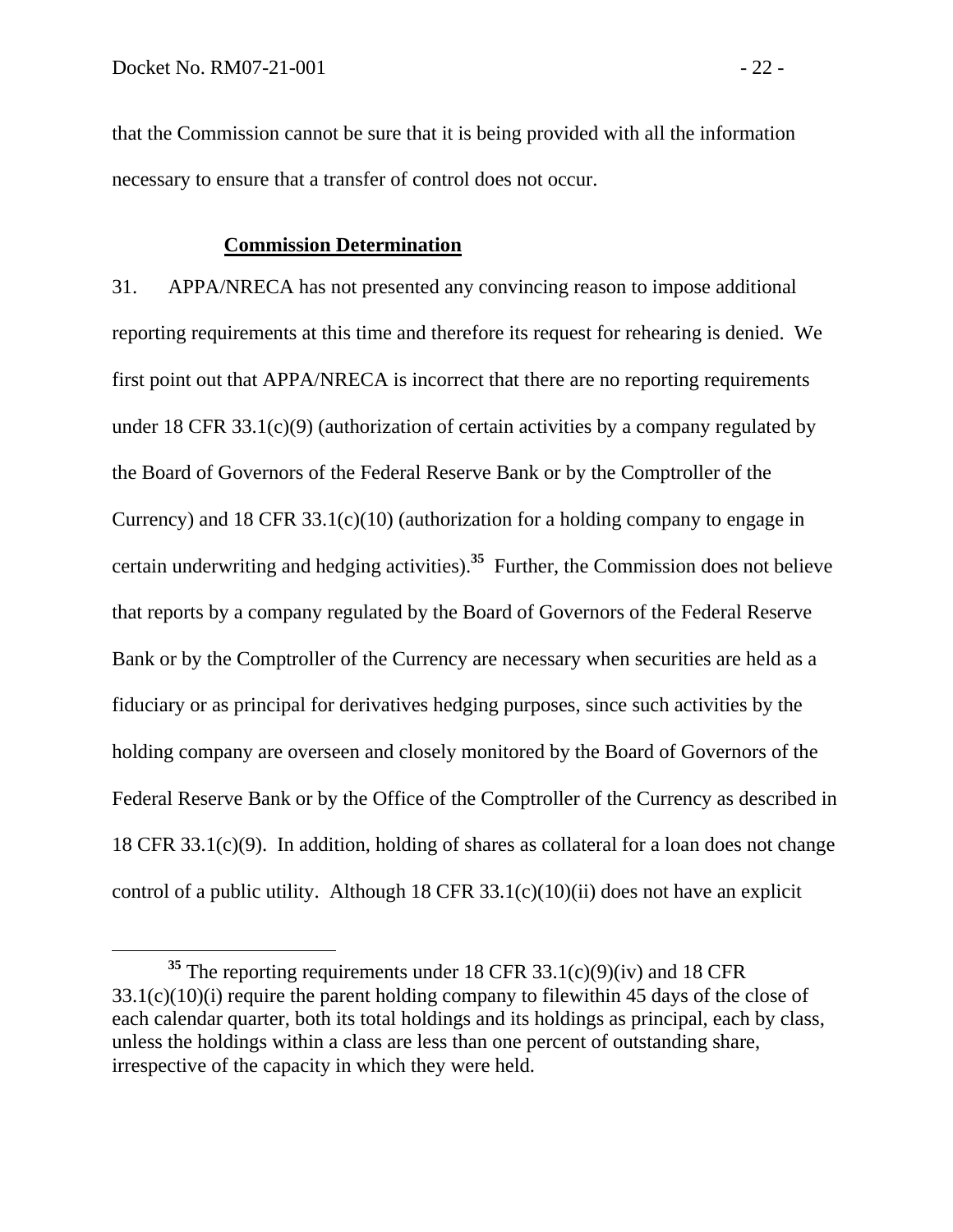reporting requirement when securities are held for purposes of engaging in hedging transactions, this authorization does limit voting ability of the company acquiring the securities, eliminating the concern over transfer of control over a public utility. The transfer of wholesale contracts under 18 CFR 33.1(c)(16) is subject to section 205 filing requirements, which include, among other things, designation of the jurisdictional entity that will be the supplier under the contract.**<sup>36</sup>**

32. APPA/NRECA was correct in stating that 18 CFR 33.1(c)(8) (authorization for a person being a holding company solely with respect to EWGs, FUCOs, or QFs to acquire the securities of additional EWGs, FUCOs, or QFs) does not include a reporting requirement. The parallel authorization to public utilities under 18 CFR 33.1(c)(13), however, limits the acquiring holding company and its affiliates to less than 10 percent of the outstanding voting securities of the public utility. As we stated in Order No. 708, we believe this protection ensures that this blanket authorization is in the public interest.

33. The Commission does not, however, foreclose the possibility of imposing additional reporting requirements in the future, should circumstances change and it become apparent that additional reporting requirements would help us better monitor industry transactions that could adversely affect public utilities or their captive customers or transmission customers. We also note that, as discussed above, the Commission is concurrently issuing a supplemental request for comments on the narrow issue of

**<sup>36</sup>** Order No. 669-A at P 83.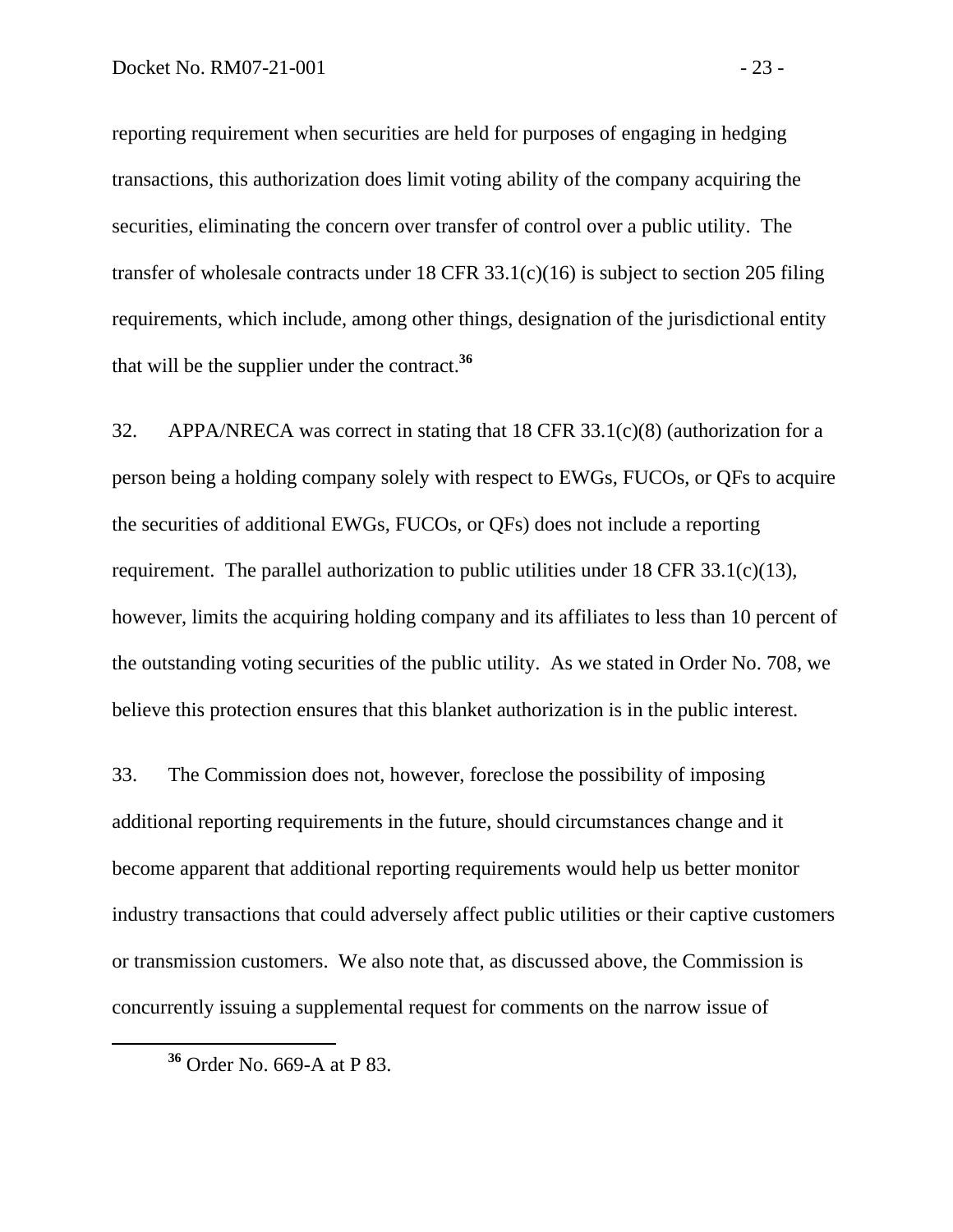reporting requirements for the extension of 18 CFR  $33.1(c)(12)$  to cover public utility dispositions to non-holding companies.

## **2. Clarification of the Supplemental Policy Statement**

## **Request for Clarification**

34. In the Supplemental Policy Statement,**<sup>37</sup>** the Commission declined to grant a generic blanket authorization for internal corporate reorganizations for the "transfer of assets" from one non-traditional utility subsidiary (for example, power marketer, EWG, or qualifying facility) to another non-traditional utility subsidiary, because the Commission cannot be certain in every situation of the impact of such transactions on utility affiliates.

35. EEI requests that the Commission clarify that the internal corporate reorganization of non-traditional public utilities, such as a merger or consolidation, in which a single entity survives the transaction does not constitute the "transfer of assets" that the Commission has excluded from the blanket authorization. It argues that the Commission made clear in Order No. 669-A that the blanket authorization covers internal corporate reorganizations of non-traditional utilities whether they are accomplished through the acquisition of securities or through a merger or consolidation. It also argues that internal corporate reorganizations of non-traditional utilities in the form of mergers and consolidations will not cause an anticompetitive effect or present cross-subsidization

**<sup>37</sup>** Supplemental Policy Statement at P 38.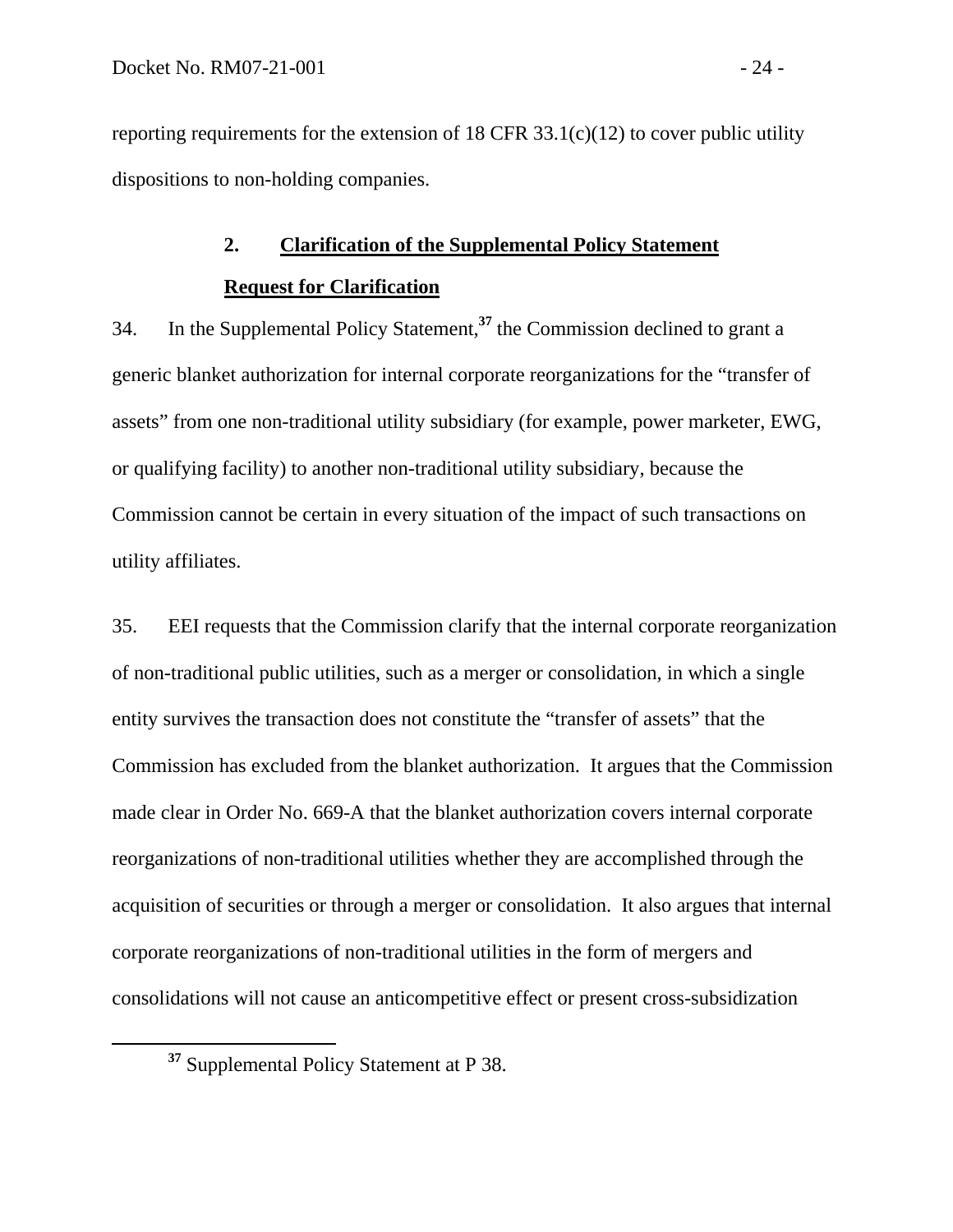issues because, in such transactions, ownership control over the assets will simply go from indirect to direct. EEI also notes that in reorganizations in which only one of the transacting entities survives the transaction, such as a merger or consolidation, ownership of jurisdictional assets by the surviving entity is assumed by law.

36. EEI maintains that the Commission's concern over the transfer of assets in a reorganization applies not to internal corporate reorganizations of non-traditional utilities in the form of mergers and consolidations, but to the contrasting type of reorganization where assets are transferred from one affiliate to another and both legal entities survive the transfer. EEI argues that if  $18$  CFR  $33.1(c)(6)$  (authorization of internal reorganization not affecting a traditional public utility) were not interpreted so as to authorize the mergers of EWGs and other public utilities that do not have franchised territories simply because jurisdictional assets were transferred by operation of law in such mergers, there would be no practical distinction in the way the two types of reorganizations are treated under the 18 CFR 33.1(c)(6) blanket authorization.

#### **Commission Determination**

37. We grant EEI's request for clarification that the blanket authorization in 18 CFR 33.1(c)(6) applies to transactions involving the transfer of assets from one non-traditional utility subsidiary (i.e., a public utility that does not have captive customers and does not own or control transmission facilities) to another non-traditional utility subsidiary when only one of the two non-traditional utility subsidiaries survives the transaction. We find that such a transaction will be consistent with the public interest and not entail cross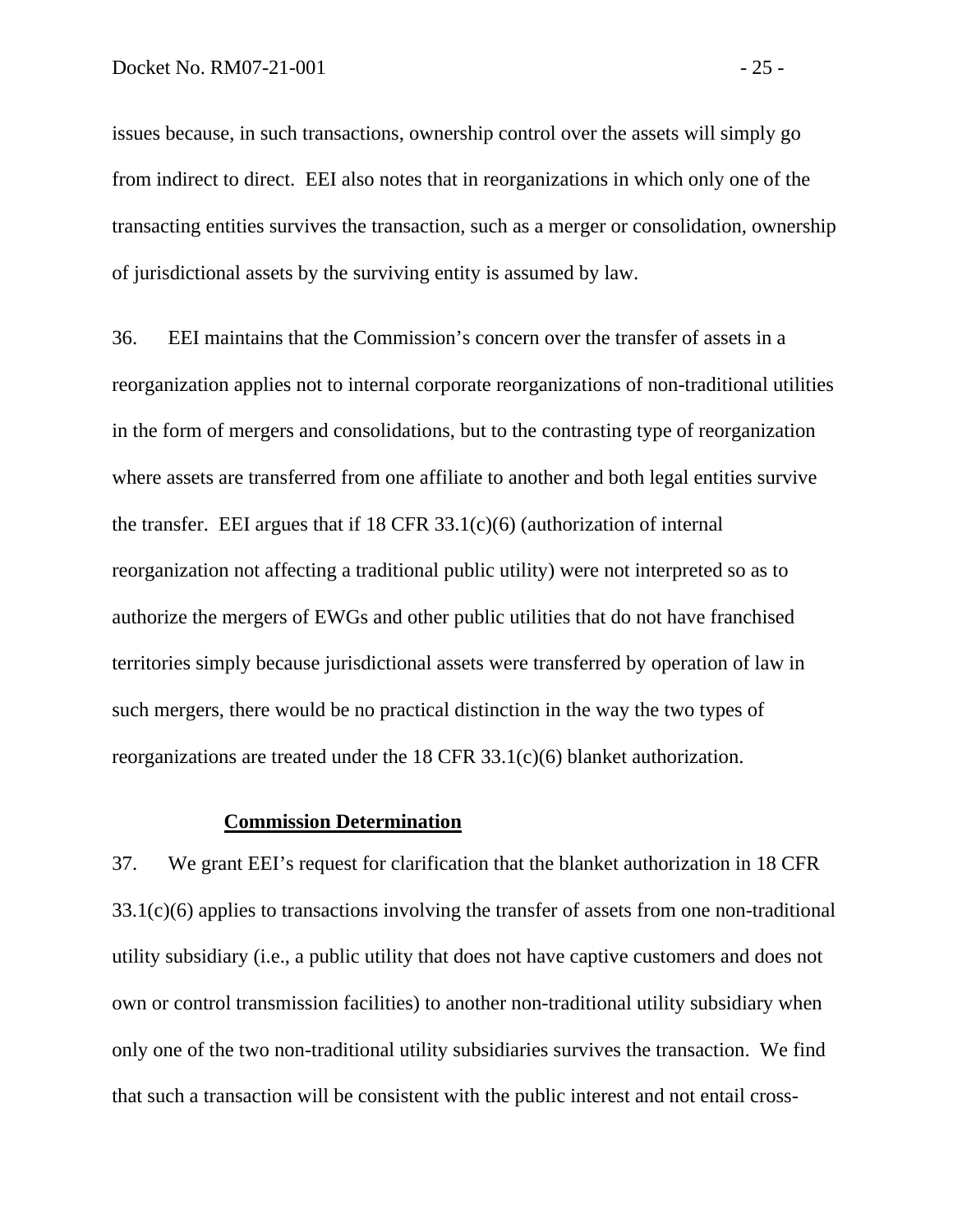subsidization issues. Such a transaction would have no adverse effect on competition because market power is analyzed by the corporate family on an aggregate basis rather than on an individual corporate subsidiary basis (e.g., the transfer of the ownership of a generator between wholly-owned subsidiaries has no effect on the potential market power of the parent corporation). Such a transaction would also have no adverse effect on rates, regulation, or inappropriate cross-subsidization because the participants in the transaction neither have captive customers nor own or control transmission facilities.

## **IV. Information Collection Statement**

38. The Office of Management and Budget (OMB) regulations require that OMB approve certain information collection requirements imposed by an agency.**<sup>38</sup>** The Final Rule's information collections were approved under OMB control no. 1902-0082. While this rule clarifies aspects of the existing information collection requirements, it does not add to these requirements. Accordingly, a copy of this Final Rule will be sent to OMB for informational purposes only.

## **V. Document Availability**

39. In addition to publishing the full text of this document in the *Federal Register*, the Commission provides all interested persons an opportunity to view and/or print the contents of this document via the Internet through FERC's Home Page

**<sup>38</sup>** 5 CFR 1320.12.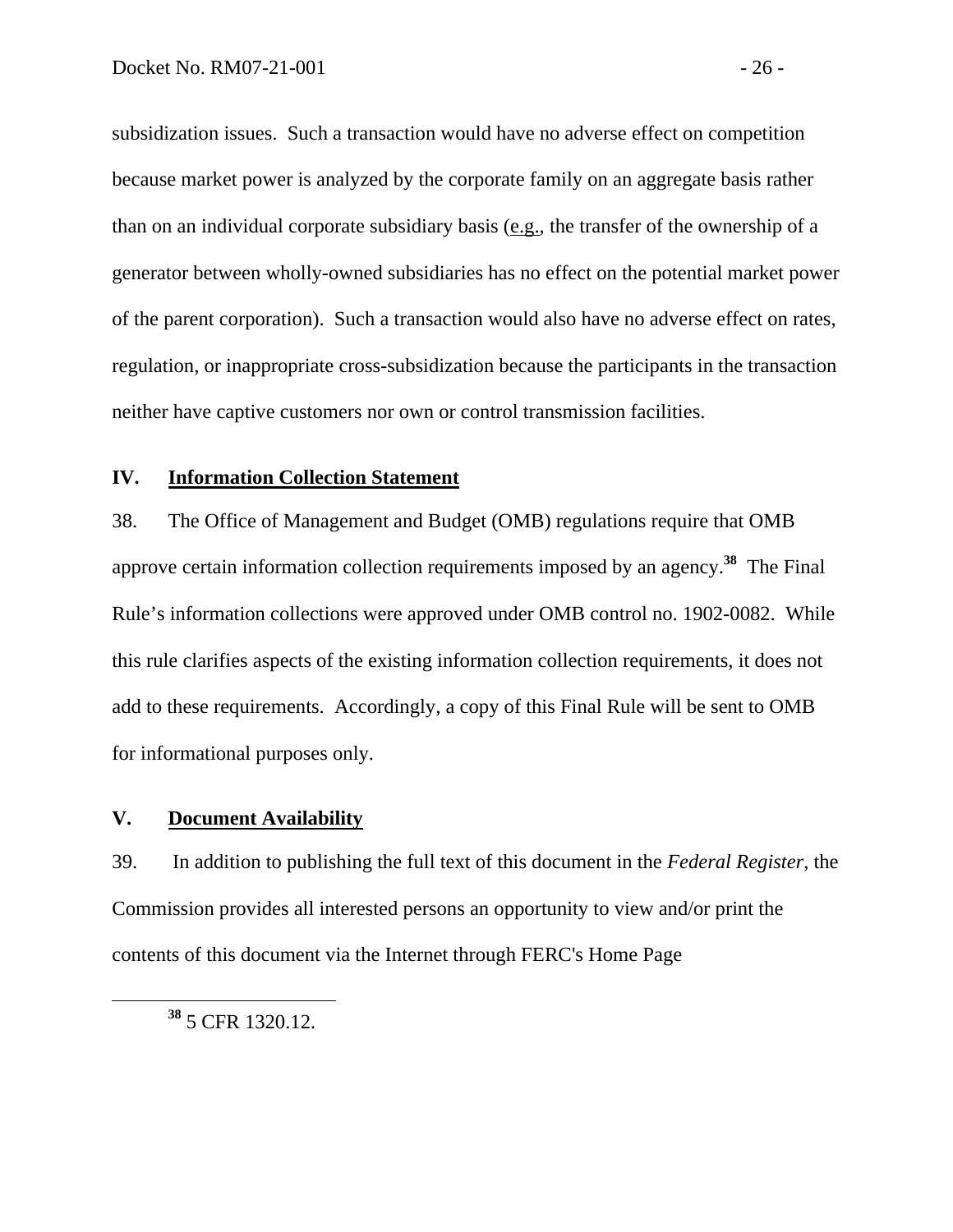(http://www.ferc.gov) and in FERC's Public Reference Room during normal business hours (8:30 a.m. to 5:00 p.m. Eastern time) at 888 First Street, NE, Room 2A, Washington DC 20426.

40. From FERC's Home Page on the Internet, this information is available on eLibrary. The full text of this document is available on eLibrary in PDF and Microsoft Word format for viewing, printing, and/or downloading. To access this document in eLibrary, type the docket number excluding the last three digits of this document in the docket number field.

41. User assistance is available for eLibrary and FERC's website during normal business hours from FERC Online Support at 202-502-6652 (toll free at 1-866-208-3676) or email at ferconlinesupport@ferc.gov, or the Public Reference Room at (202) 502-8371, TTY (202)502-8659. E-mail the Public Reference Room at public.referenceroom@ferc.gov.

# **V. Effective Date**

42. These revisions in this order on rehearing are effective [insert date 30 days from publication in **FEDERAL REGISTER**].

List of subjects in 18 CFR part 33

Electric utilities, Reporting and recordkeeping requirements, Securities.

By the Commission.

 $(S E A L)$ 

# Kimberly D. Bose, Secretary.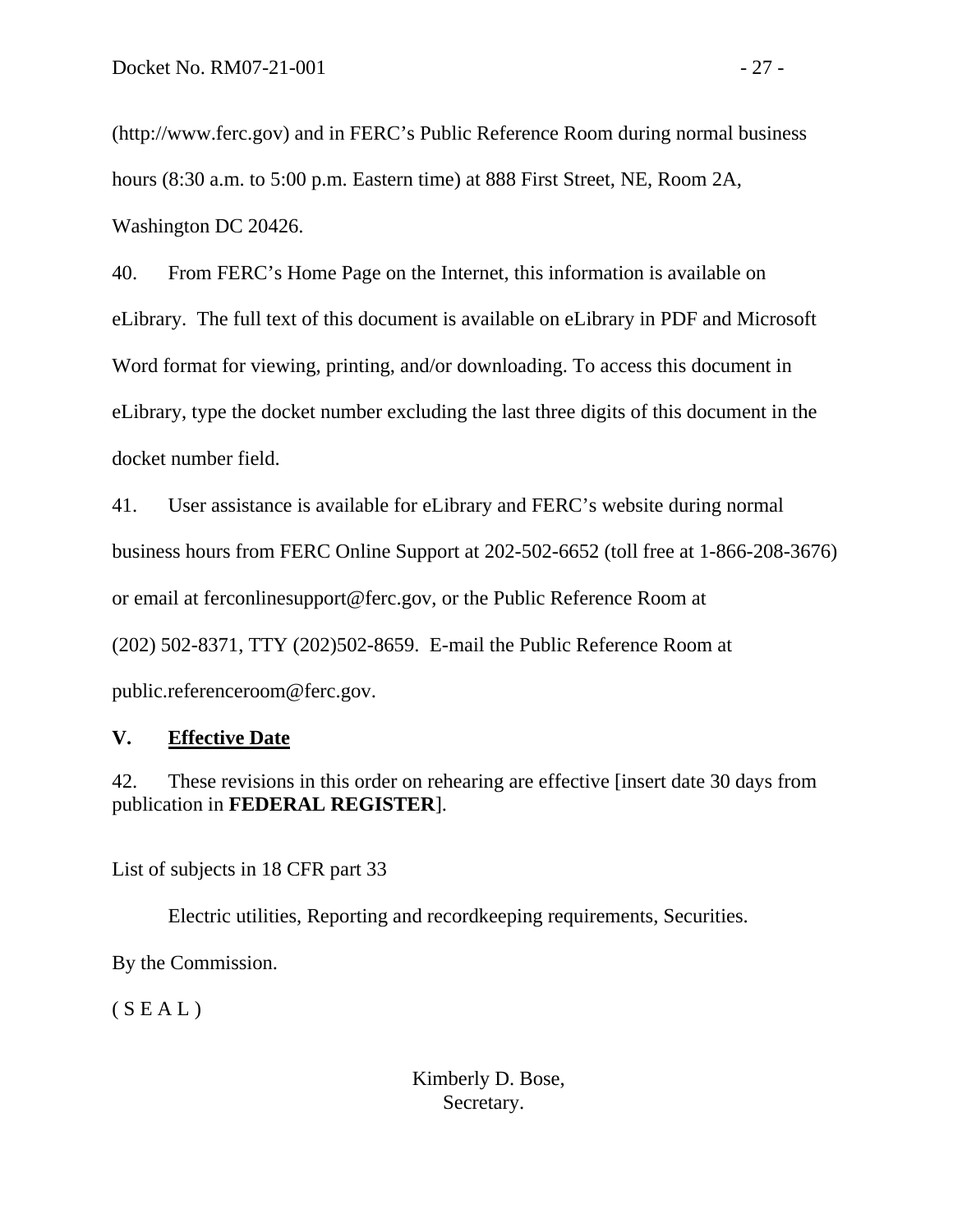In consideration of the foregoing, the Commission amends Part 33, Chapter I,

Title 18, Code of Federal Regulations, to read as follows:

## **PART 33 – APPLICATIONS UNDER FEDERAL POWER ACT SECTION 203**

1. The authority citation for part 33 continues to read as follows:

Authority: 16 U.S.C. 791a-825r, 2601-2645; 31 U.S.C. 9701; 42 U.S.C. 7101-

7352; Pub. L. No. 109-58, 119 Stat. 594.

2. In 33.1, paragraph (c)(12) is revised and paragraph (c)(16) is added to read as follows:

#### **§ 33.1 Applicability, definitions, and blanket authorizations.**

\* \* \* \* \*

(c) Blanket Authorizations.

\* \* \* \* \*

(12) A public utility is granted a blanket authorization under section 203(a)(1) of the Federal Power Act to transfer its outstanding voting securities to:

(i) any holding company granted blanket authorizations in paragraph  $(c)(2)(ii)$  of this section if, after the transfer, the holding company and any of its associate or affiliate companies in aggregate will own less than 10 percent of the outstanding voting interests of such public utility; or